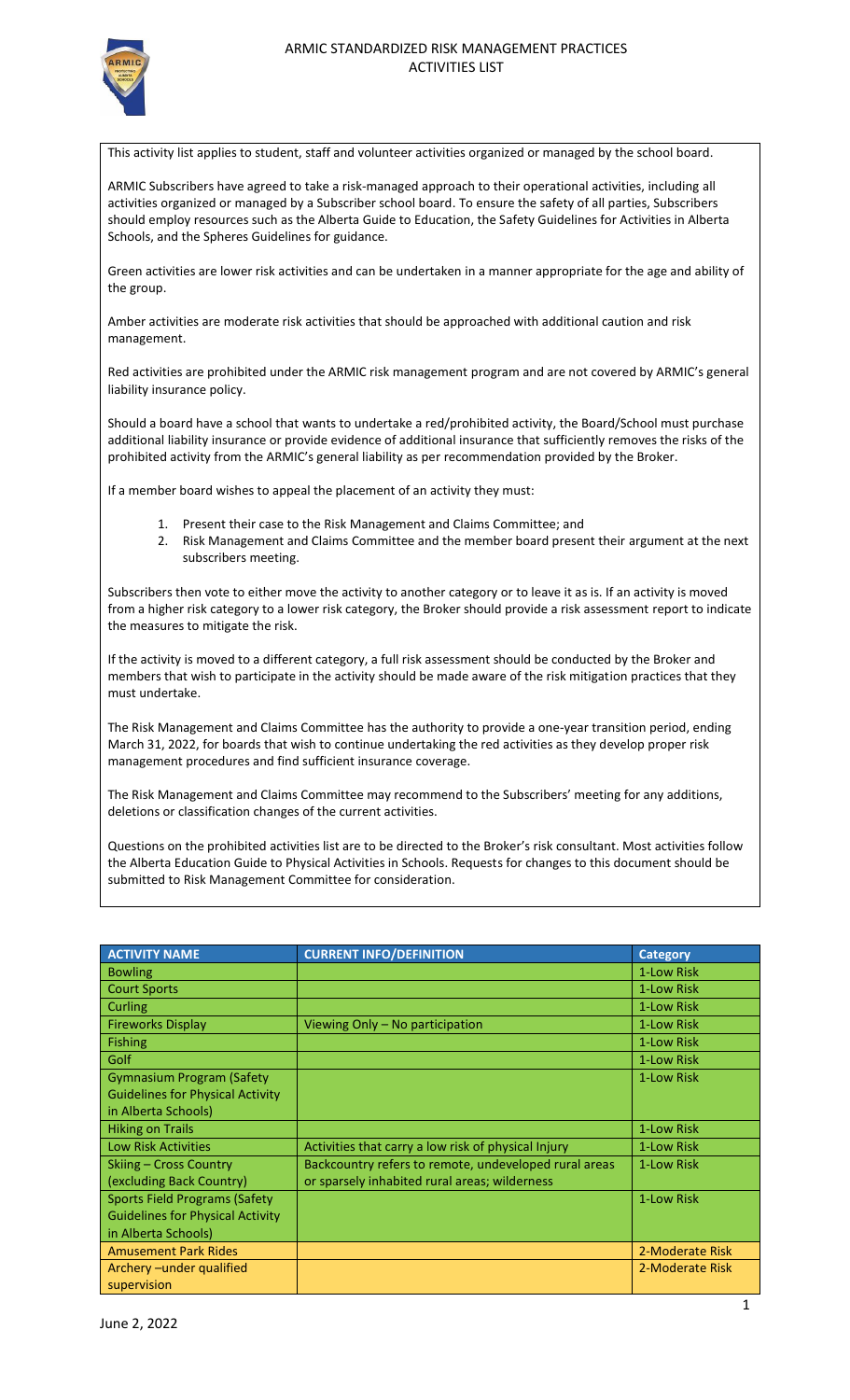

| <b>Baseball (Hardball)</b>       | A ball game played between two teams of nine on a<br>field with a diamond-shaped circuit of four bases       | 2-Moderate Risk |
|----------------------------------|--------------------------------------------------------------------------------------------------------------|-----------------|
| <b>Broom Ball</b>                | A game similar to ice hockey, usually played on a rink, in                                                   | 2-Moderate Risk |
|                                  | which the players use brooms instead of hockey sticks                                                        |                 |
|                                  | to shoot a volleyball into the opponent's goal.                                                              |                 |
| Canoeing - up to and including   | Refer to Paddle Canada's Paddling Association Risk                                                           | 2-Moderate Risk |
| <b>Class II</b>                  | Management Requirements - Annex C- International                                                             |                 |
|                                  | River Classification System.                                                                                 |                 |
| <b>Cheerleading (aerobatic)</b>  | A sport involving the performance of organized                                                               | 2-Moderate Risk |
|                                  | cheering, chanting, and dancing in support of a sports                                                       |                 |
|                                  | team at games                                                                                                |                 |
| <b>Classroom Flight Training</b> |                                                                                                              | 2-Moderate Risk |
| <b>Crazy Carpet</b>              |                                                                                                              | 2-Moderate Risk |
| on a slope of less than five     |                                                                                                              |                 |
| metres in height or with an      |                                                                                                              |                 |
| incline of less than 30 degrees  | Cycling activities which follow the Safety Guidelines for                                                    | 2-Moderate Risk |
| Cycling                          | <b>Physical Activities in Alberta Schools</b>                                                                |                 |
| <b>Diving</b>                    |                                                                                                              | 2-Moderate Risk |
| <b>Farming Field Trips</b>       | As allowed by the Alberta Guide to Education                                                                 | 2-Moderate Risk |
| (including feeding livestock and |                                                                                                              |                 |
| upkeep of greenhouses)           |                                                                                                              |                 |
| Firearms courses (no live        |                                                                                                              | 2-Moderate Risk |
| ammunition)                      |                                                                                                              |                 |
| Fishing - Ice Fishing            | Fishing through holes in the ice on a lake or river                                                          | 2-Moderate Risk |
| Football                         |                                                                                                              | 2-Moderate Risk |
| Gymnastics                       | Exercises developing or displaying physical agility and                                                      | 2-Moderate Risk |
|                                  | coordination.                                                                                                |                 |
|                                  | The modern sport of gymnastics typically involves                                                            |                 |
|                                  | exercises on uneven bars, balance beam, floor, and                                                           |                 |
|                                  | vaulting horse (for women), and horizontal and parallel                                                      |                 |
|                                  | bars, rings, floor, and pommel horse (for men).                                                              |                 |
| Hockey - Ball Hockey             | A form of hockey played in a gymnasium or arena, or on                                                       | 2-Moderate Risk |
|                                  | any outdoor surface without ice, using a hard plastic ball                                                   |                 |
|                                  | in place of a puck                                                                                           |                 |
| Hockey - Field Hockey            | A game played between two teams of eleven players<br>who use hooked sticks to drive a small hard ball toward | 2-Moderate Risk |
|                                  | goals at opposite ends of a field.                                                                           |                 |
| Hockey - Floor Hockey            | Floor hockey is an off-ice sport played by two teams                                                         | 2-Moderate Risk |
|                                  | whose main objective is to hit a puck or ball into the                                                       |                 |
|                                  | opponent's goal using a plastic stick.                                                                       |                 |
| Hockey - Ice Hockey              | A fast contact sport played on an ice rink between two                                                       | 2-Moderate Risk |
|                                  | teams of six skaters, who attempt to drive the puck into                                                     |                 |
|                                  | the opposing goal with hooked or angled sticks                                                               |                 |
| <b>Horseback Riding</b>          | The sport or activity of riding horses                                                                       | 2-Moderate Risk |
| <b>Hunter training</b>           | Capturing of wildlife using traps, crossbows. (Firearms                                                      | 2-Moderate Risk |
|                                  | are prohibited)                                                                                              |                 |
| Kayaking - Up to and including   | Refer to Paddle Canada's Paddling Association Risk                                                           | 2-Moderate Risk |
| <b>Class II</b>                  | Management Requirements - Annex C- International                                                             |                 |
|                                  | River Classification System.                                                                                 |                 |
| Lacrosse (Field, Box)            | A team game, originally played by North American                                                             | 2-Moderate Risk |
|                                  | Indigenous people, in which the ball is thrown, caught,                                                      |                 |
|                                  | and carried with a long-handled stick having a curved L-                                                     |                 |
|                                  | shaped or triangular frame at one end with a piece of<br>shallow netting in the angle.                       |                 |
| <b>Martial Arts Training</b>     | Various sports or skills, mainly of Japanese origin, that                                                    | 2-Moderate Risk |
|                                  | originated as forms of self-defence or attack, such as                                                       |                 |
|                                  | judo, karate, and kendo (refer to Safety Guidelines for                                                      |                 |
|                                  | <b>Physical Activity in Alberta Schools)</b>                                                                 |                 |
| <b>Mountain Biking (Cross</b>    | Cross-country courses and trails consist of a mix of                                                         | 2-Moderate Risk |
| Country)                         | rough forest paths and single track (also referred to as                                                     |                 |
|                                  | double track depending on width), smooth fire roads,                                                         |                 |
|                                  | and even paved paths connecting other trails                                                                 |                 |
| Orienteering                     | A competitive sport in which participants find their way                                                     | 2-Moderate Risk |
|                                  | to various checkpoints across rough country with the aid                                                     |                 |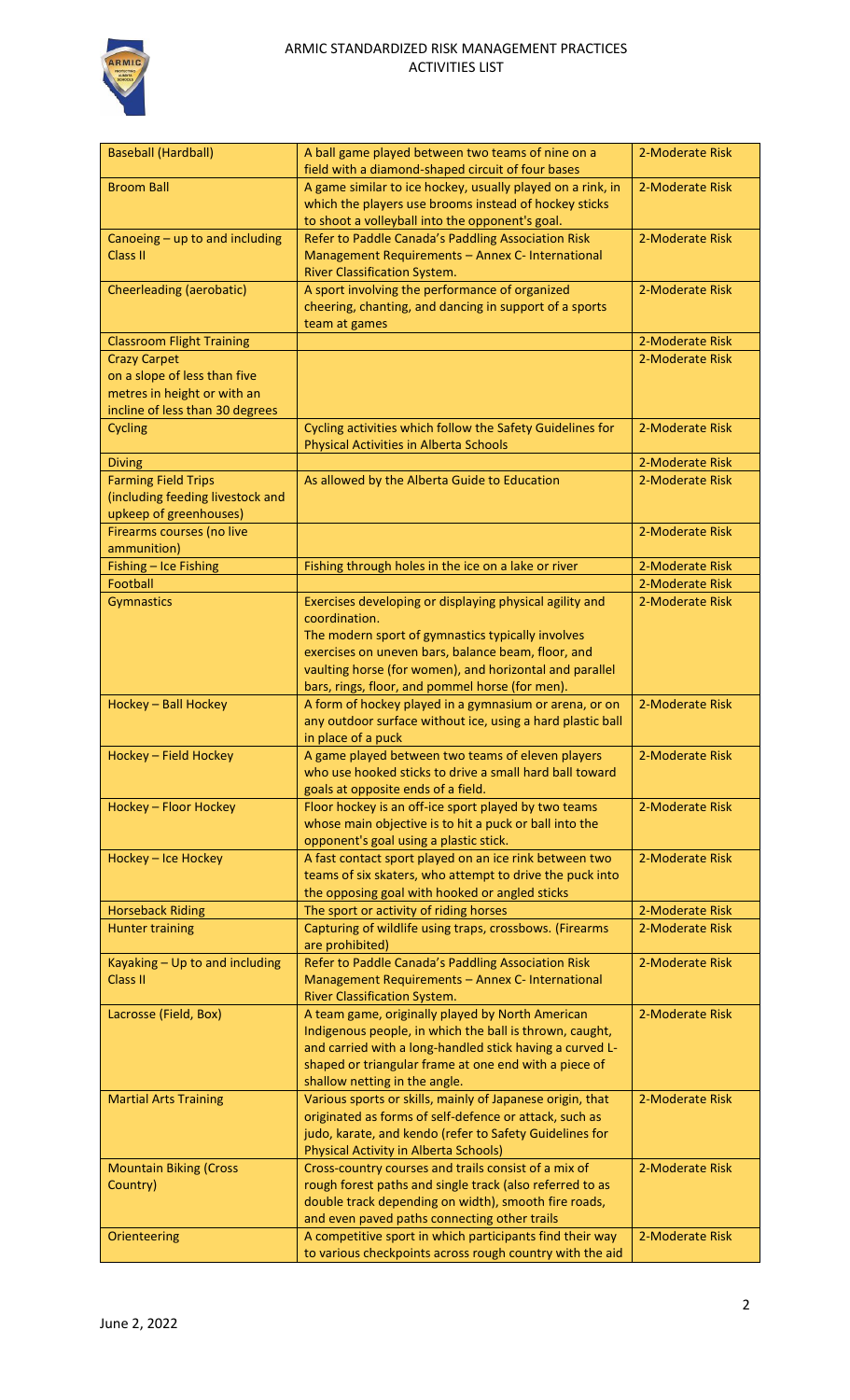

|                                    | of a map and compass, the winner being the one with<br>the lowest elapsed time. |                 |
|------------------------------------|---------------------------------------------------------------------------------|-----------------|
| <b>Ringette (Ice)</b>              | A game resembling ice hockey, played with a straight                            | 2-Moderate Risk |
|                                    |                                                                                 |                 |
|                                    | stick and a rubber ring, and in which no intentional body                       |                 |
|                                    | contact is allowed.                                                             |                 |
| <b>Rocketry - Bottle Rockets</b>   | A firework typically consisting of a cylindrical case that is                   | 2-Moderate Risk |
|                                    | partly filled with combustible material and fastened to a                       |                 |
|                                    | guiding stick which may be placed in a bottle to control                        |                 |
|                                    | the direction of the rocket's launch                                            |                 |
| <b>Roller blading</b>              | A boot with a single row of small wheels on the bottom                          | 2-Moderate Risk |
|                                    | that you wear in order to travel along quickly for                              |                 |
|                                    | enjoyment                                                                       |                 |
| <b>Ropes Courses (low)</b>         | a series of cables, ropes, and obstacles strung between                         | 2-Moderate Risk |
|                                    | trees or poles, 12 to 18 inches above the ground                                |                 |
| Rugby                              |                                                                                 | 2-Moderate Risk |
| <b>Sailing</b>                     |                                                                                 | 2-Moderate Risk |
| Scuba diving in a swimming         |                                                                                 | 2-Moderate Risk |
| pool (Minimum standards)           |                                                                                 |                 |
| Self Defence (no weapons)          | The defence of one's person or interests, especially                            | 2-Moderate Risk |
|                                    | through the use of physical force, which is permitted in                        |                 |
|                                    | certain cases as an answer to a charge of violent crime                         |                 |
| Skateboarding/Skateboarding        |                                                                                 | 2-Moderate Risk |
| parks                              |                                                                                 |                 |
|                                    |                                                                                 |                 |
| <b>Skating - Ice Skating</b>       |                                                                                 | 2-Moderate Risk |
| Skating - Ice Skating - Outdoor    | Skating on ice surfaces where there is a risk of                                | 2-Moderate Risk |
|                                    | penetrating the ice.                                                            |                 |
| <b>Skiing - Downhill</b>           |                                                                                 | 2-Moderate Risk |
| Sledding                           |                                                                                 | 2-Moderate Risk |
| on a slope of less than five       |                                                                                 |                 |
| metres in height or with an        |                                                                                 |                 |
| incline of less than 30 degrees    |                                                                                 |                 |
| Slingshot                          | Following the guidelines for Archery in Spheres and the                         | 2-Moderate Risk |
|                                    | Safety Guidelines for Activity in Alberta Schools                               |                 |
| Snowboarding                       |                                                                                 | 2-Moderate Risk |
| <b>Softball</b>                    | A sport similar to baseball played on a small diamond                           | 2-Moderate Risk |
|                                    | with a ball that is larger than a baseball and that is                          |                 |
|                                    | pitched underhand                                                               |                 |
|                                    |                                                                                 |                 |
|                                    | <b>Supervision required</b>                                                     | 2-Moderate Risk |
| Swimming - in pool or              |                                                                                 |                 |
| controlled swimming area           |                                                                                 | 2-Moderate Risk |
| <b>Swimming (Synchronized)</b>     | A sport in which members of a team of swimmers                                  |                 |
|                                    | perform coordinated or identical movements in time to                           |                 |
|                                    | music.                                                                          |                 |
| Team Handball or "European         | A game played between two teams of seven players                                | 2-Moderate Risk |
| Handball"                          | each, the object being to throw the ball into a                                 |                 |
|                                    | hockeylike goal at either end of the rectangular court.                         |                 |
|                                    | The ball is moved by dribbling and passing with the                             |                 |
|                                    | hands                                                                           |                 |
| Tobogganing                        |                                                                                 | 2-Moderate Risk |
| on a slope of less than five       |                                                                                 |                 |
| metres in height or with an        |                                                                                 |                 |
| incline of less than 30 degrees    |                                                                                 |                 |
| Track and Field- in field events:  |                                                                                 | 2-Moderate Risk |
| Include discus, javelin, shot put, |                                                                                 |                 |
| and high jump                      |                                                                                 |                 |
| <b>Tubing</b>                      |                                                                                 | 2-Moderate Risk |
| on a slope of less than five       |                                                                                 |                 |
| metres in height or with an        |                                                                                 |                 |
| incline of less than 30 degrees    |                                                                                 |                 |
| <b>Wall Climbing (In licensed</b>  |                                                                                 | 2-Moderate Risk |
| facilities)                        |                                                                                 |                 |
| <b>Water Polo</b>                  | A seven-a-side game played by swimmers in a pool, with                          | 2-Moderate Risk |
|                                    | a ball like a volleyball that is thrown into the opponent's                     |                 |
|                                    | net                                                                             |                 |
| Water slides/water park            |                                                                                 | 2-Moderate Risk |
| Weightlifting                      | The sport or activity of lifting barbells or other heavy<br>weights.            | 2-Moderate Risk |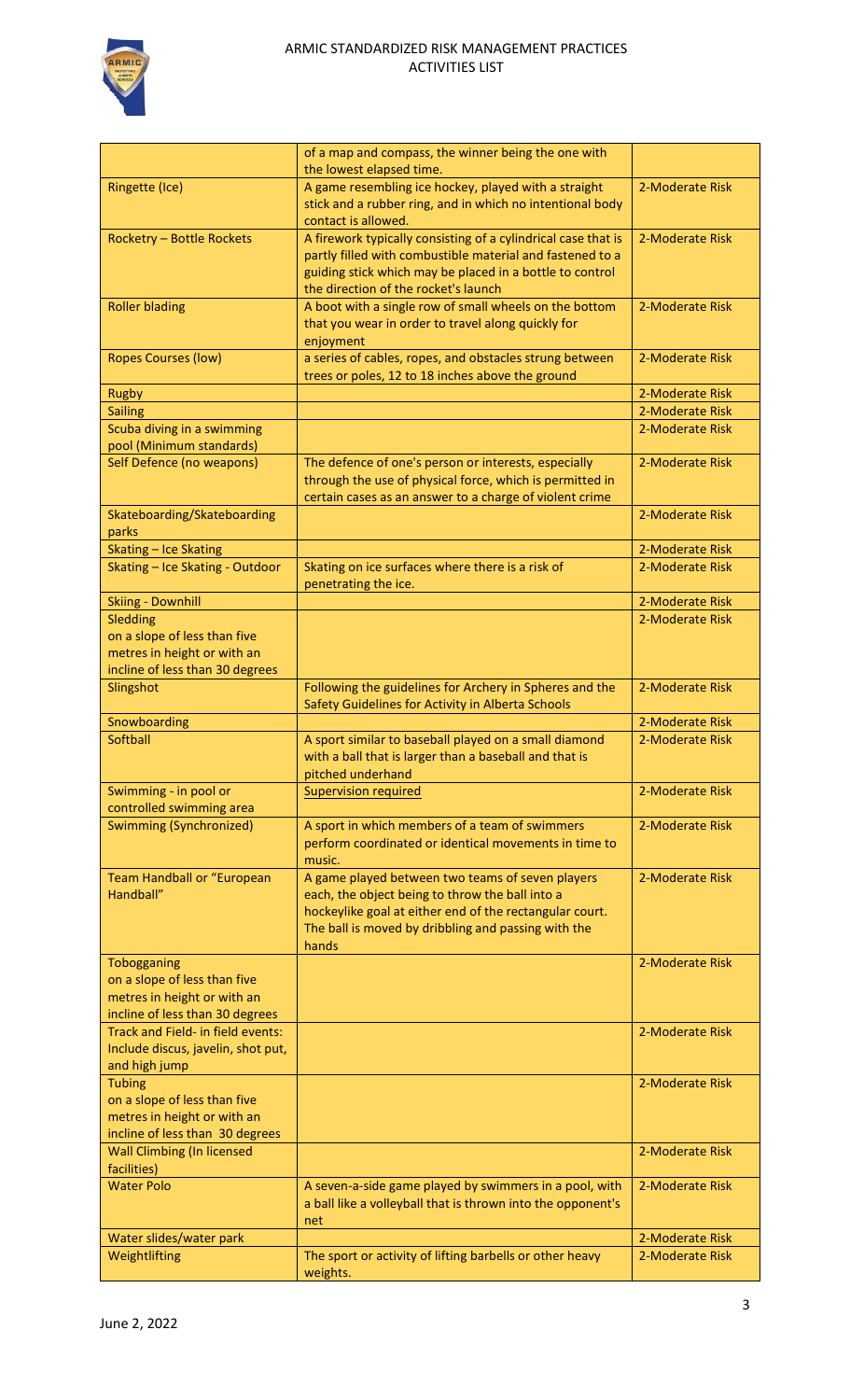

## ARMIC STANDARDIZED RISK MANAGEMENT PRACTICES ACTIVITIES LIST

| <b>Activities in Wilderness or</b>     | Taking any activity including but not limited to hiking,    | 3-Prohibited |
|----------------------------------------|-------------------------------------------------------------|--------------|
| <b>Remote locations</b>                |                                                             |              |
|                                        | biking, or camping into wilderness or remote areas          |              |
|                                        | greatly increases the risk.                                 |              |
| <b>Aerial Gymnastics (excluding</b>    | A stunt in which the gymnast turns completely over in       | 3-Prohibited |
| cheerleading)                          | the air without touching the apparatus with his or her      |              |
|                                        | hands                                                       |              |
| <b>Aerial Parks</b>                    | Parks which have various structures or layouts usually      | 3-Prohibited |
|                                        | with ropes and bridges elevated by manmade structures       |              |
|                                        | or in a forested area                                       |              |
| Air travel other than by               |                                                             | 3-Prohibited |
| commercial airline                     |                                                             |              |
| <b>American Gladiator style events</b> | An athletic competition game show where contestants,        | 3-Prohibited |
|                                        | referred to as "contenders", competed against the           |              |
|                                        | show's titular Gladiators in a series of physical games     |              |
|                                        | called "events" with the goal to be crowned the Grand       |              |
|                                        | Champion                                                    |              |
| <b>Auto racing</b>                     | Auto racing is a motorsport involving the racing of         | 3-Prohibited |
|                                        | automobiles for competition                                 |              |
| Axe throwing                           |                                                             | 3-Prohibited |
| <b>Axe training</b>                    | Learning how to handle and utilize an axe                   | 3-Prohibited |
| <b>Bobsledding</b>                     |                                                             | 3-Prohibited |
|                                        |                                                             | 3-Prohibited |
| <b>Boxing</b>                          | <b>Contact is prohibited</b>                                |              |
| <b>Bungee jumping</b>                  | The activity of leaping from a high place while secured     | 3-Prohibited |
|                                        | by a long nylon-cased rubber band around the ankles         |              |
| Canoeing - water greater than          | Refer to Paddle Canada's Paddling Association Risk          | 3-Prohibited |
| <b>Class II</b>                        | Management Requirements - Annex C- International            |              |
|                                        | <b>River Classification System.</b>                         |              |
| Caving                                 | Also known as spelunking - the exploration of caves         | 3-Prohibited |
| <b>Crazy Carpet</b>                    |                                                             | 3-Prohibited |
| on a slope of greater than five        |                                                             |              |
| meters in height or with an            |                                                             |              |
| incline of greater than 30             |                                                             |              |
| degrees                                |                                                             |              |
| <b>Demolition derbies</b>              | A competition in which typically older cars are driven      | 3-Prohibited |
|                                        | into each other until only one is left running              |              |
| Demolition of derelict vehicles,       |                                                             | 3-Prohibited |
| equipment or buildings                 |                                                             |              |
| Diving - High Platform                 | Diving from a platform 5m or above.                         | 3-Prohibited |
|                                        |                                                             |              |
| Diving into or sliding on foam,        | Any of these activities irrespective of method used or      | 3-Prohibited |
| mud, ice or snow                       | height of the activity                                      |              |
| <b>Drag Racing</b>                     | A race between two or more cars over a short distance,      | 3-Prohibited |
|                                        | usually a quarter of a mile, as a test of acceleration      |              |
| <b>Dunk Tanks</b>                      | An attraction at a carnival or similar event in which       | 3-Prohibited |
|                                        |                                                             |              |
|                                        | contestants throw balls at a target with the aim of         |              |
|                                        | triggering a mechanism that causes a seated person to       |              |
|                                        | drop into a tank of water                                   |              |
| <b>Excursions during or</b>            |                                                             | 3-Prohibited |
| immediately after extreme              |                                                             |              |
| weather or geological events           |                                                             |              |
| (earthquakes, floods,                  |                                                             |              |
| hurricanes, etc.)                      |                                                             |              |
| <b>Excursions to regions with</b>      |                                                             | 3-Prohibited |
| political or civil instability         |                                                             |              |
| Excursions to war zones -              |                                                             | 3-Prohibited |
| imminent or existing                   |                                                             |              |
| <b>Extreme Sports (recreational</b>    |                                                             | 3-Prohibited |
| activities perceived as involving      |                                                             |              |
| a high degree of risk. These           |                                                             |              |
| activities often involve speed,        |                                                             |              |
| height, a high level of physical       |                                                             |              |
| exertion, and highly specialized       |                                                             |              |
| gear)                                  |                                                             |              |
| <b>Fencing</b>                         | The sport of fighting with swords, especially foils, épées, | 3-Prohibited |
|                                        | or sabres, according to a set of rules, in order to score   |              |
|                                        | points against an opponent                                  |              |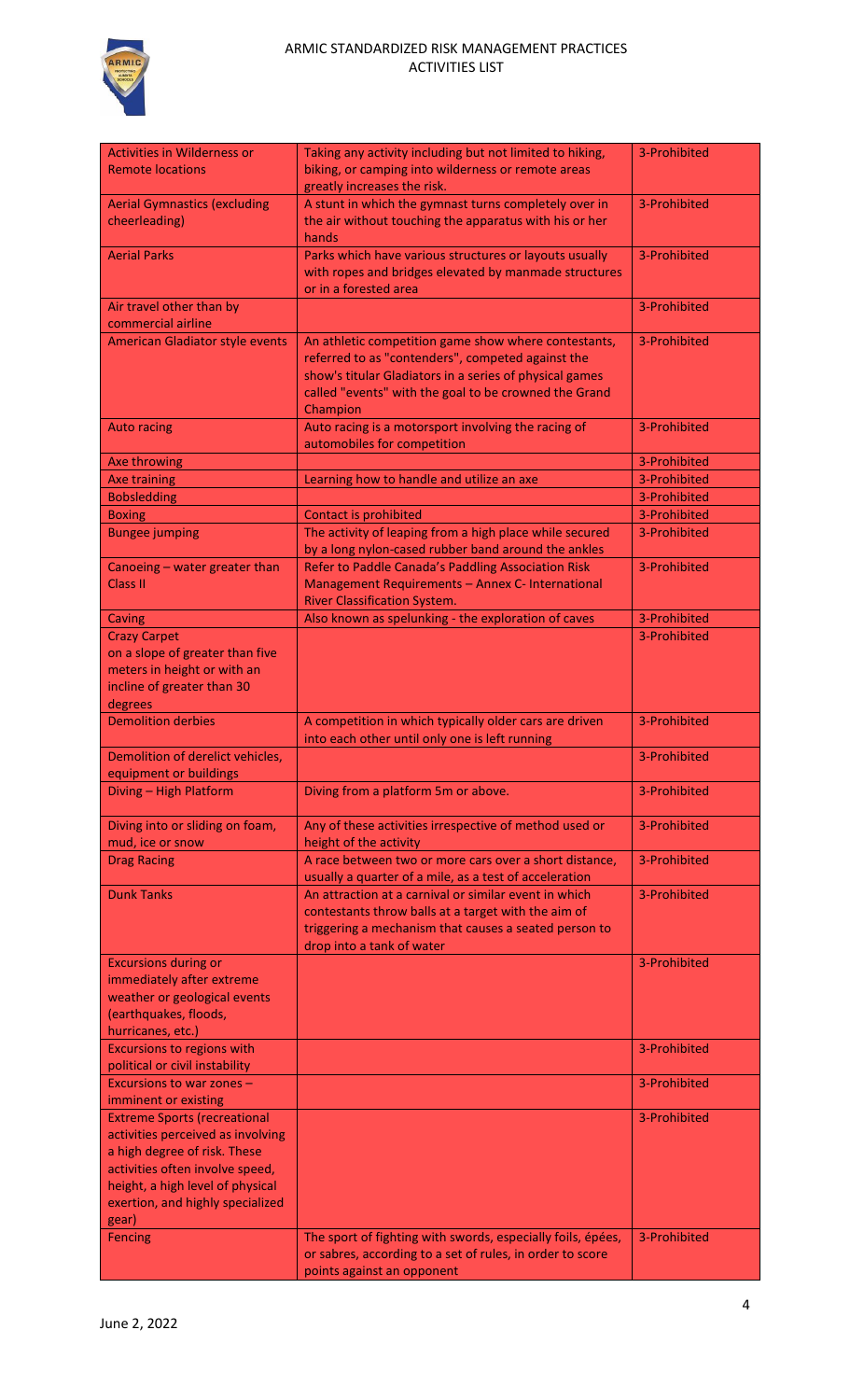

| Float Rides (example - a parade                                                                          |                                                                                                                                                                                                                        | 3-Prohibited |
|----------------------------------------------------------------------------------------------------------|------------------------------------------------------------------------------------------------------------------------------------------------------------------------------------------------------------------------|--------------|
| float)<br>Go-Karting                                                                                     |                                                                                                                                                                                                                        | 3-Prohibited |
| <b>Hang Gliding</b>                                                                                      | The sport of launching oneself from a cliff or a steep<br>incline and soaring through the air by means of a hang<br>glide                                                                                              | 3-Prohibited |
| <b>Hay Rides</b>                                                                                         |                                                                                                                                                                                                                        | 3-Prohibited |
| <b>Hiking in hazardous areas</b>                                                                         | Hiking in areas where the inherent risk of injury is higher<br>due to the difficulty of the terrain or exposure to rapidly<br>changing conditions that increase risks to a level which<br>cannot be adequately managed | 3-Prohibited |
| Horse jumping                                                                                            |                                                                                                                                                                                                                        | 3-Prohibited |
| Hot air balloon rides (tethered<br>and untethered)                                                       |                                                                                                                                                                                                                        | 3-Prohibited |
| Ice climbing                                                                                             |                                                                                                                                                                                                                        | 3-Prohibited |
| In flight air school hours (i.e.<br>flying solo)                                                         |                                                                                                                                                                                                                        | 3-Prohibited |
| <b>Inflatable Activities (Including</b><br><b>Bouncy Castles Sumo Suits and</b><br><b>Hamster Balls)</b> |                                                                                                                                                                                                                        | 3-Prohibited |
| Kayaking - In moving water<br>greater than Class II                                                      | Refer to Paddle Canada's Paddling Association Risk<br>Management Requirements - Annex C- International<br><b>River Classification System.</b>                                                                          | 3-Prohibited |
| <b>Kick Boxing</b>                                                                                       | Contact is prohibited                                                                                                                                                                                                  | 3-Prohibited |
| <b>Laser Tag</b>                                                                                         |                                                                                                                                                                                                                        | 3-Prohibited |
| Martial Arts - with full contact                                                                         | Contact is prohibited                                                                                                                                                                                                  | 3-Prohibited |
| <b>Mechanical bull riding or</b><br>simulated mechanical rodeo<br>events                                 |                                                                                                                                                                                                                        | 3-Prohibited |
| Moto-cross (motorized or BMX<br>bicycle)                                                                 |                                                                                                                                                                                                                        | 3-Prohibited |
| Motorcycling of any nature                                                                               |                                                                                                                                                                                                                        | 3-Prohibited |
| <b>Mountain Biking - Back Country</b>                                                                    | Biking in remote areas with no access to communication<br>and health care.                                                                                                                                             | 3-Prohibited |
| <b>Mountain Biking (Trail, Enduro</b><br>and All-mountain Riding,<br><b>Freeride and Downhill)</b>       | Trail Mountain Biking is more aggressive type of cross-<br>country riding. It generally means riding less fire roads<br>and easy tracks and replacing them with more technical<br>single tracks both up and down.      | 3-Prohibited |
|                                                                                                          | Enduro and all-mountain riding is faster, steeper and<br>more aggressive, involving bigger drops and jumps.<br>Unexpected terrain hazards are involved.                                                                |              |
|                                                                                                          | Freeride and Downhill: This level of mountain biking is<br>designed for the advanced and extreme riders involving<br>high speed, technical sections and massive drops.<br>Generally held in mountain biking parks.     |              |
| Mountaineering                                                                                           |                                                                                                                                                                                                                        | 3-Prohibited |
| Moving water programs in<br>waters greater than Class II                                                 | Refer to Paddle Canada's Paddling Association Risk<br>Management Requirements (Annex C- International<br><b>River Classification System).</b>                                                                          | 3-Prohibited |
| Off road/All-Terrain vehicles                                                                            |                                                                                                                                                                                                                        | 3-Prohibited |
| <b>Orbing/Zorbing (human</b><br>hamster ball)                                                            | An extreme sport in which a person is strapped inside a<br>very large plastic ball and rolled down a hillside                                                                                                          | 3-Prohibited |
| <b>Paintball</b>                                                                                         |                                                                                                                                                                                                                        | 3-Prohibited |
| Parasailing and paragliding                                                                              |                                                                                                                                                                                                                        | 3-Prohibited |
| Parkour                                                                                                  | The activity or sport of moving rapidly through an area,<br>typically in an urban environment, negotiating obstacles<br>by running, jumping and climbing.                                                              | 3-Prohibited |
| <b>Performances</b><br>involving/including open flames                                                   | Open flame devices are defined as candles, torches,<br>butane burners or any other flame producing device                                                                                                              | 3-Prohibited |
| <b>Personal watercraft</b><br>"Seadoos")                                                                 |                                                                                                                                                                                                                        | 3-Prohibited |
| <b>Pole Vault (Track and Field)</b>                                                                      |                                                                                                                                                                                                                        | 3-Prohibited |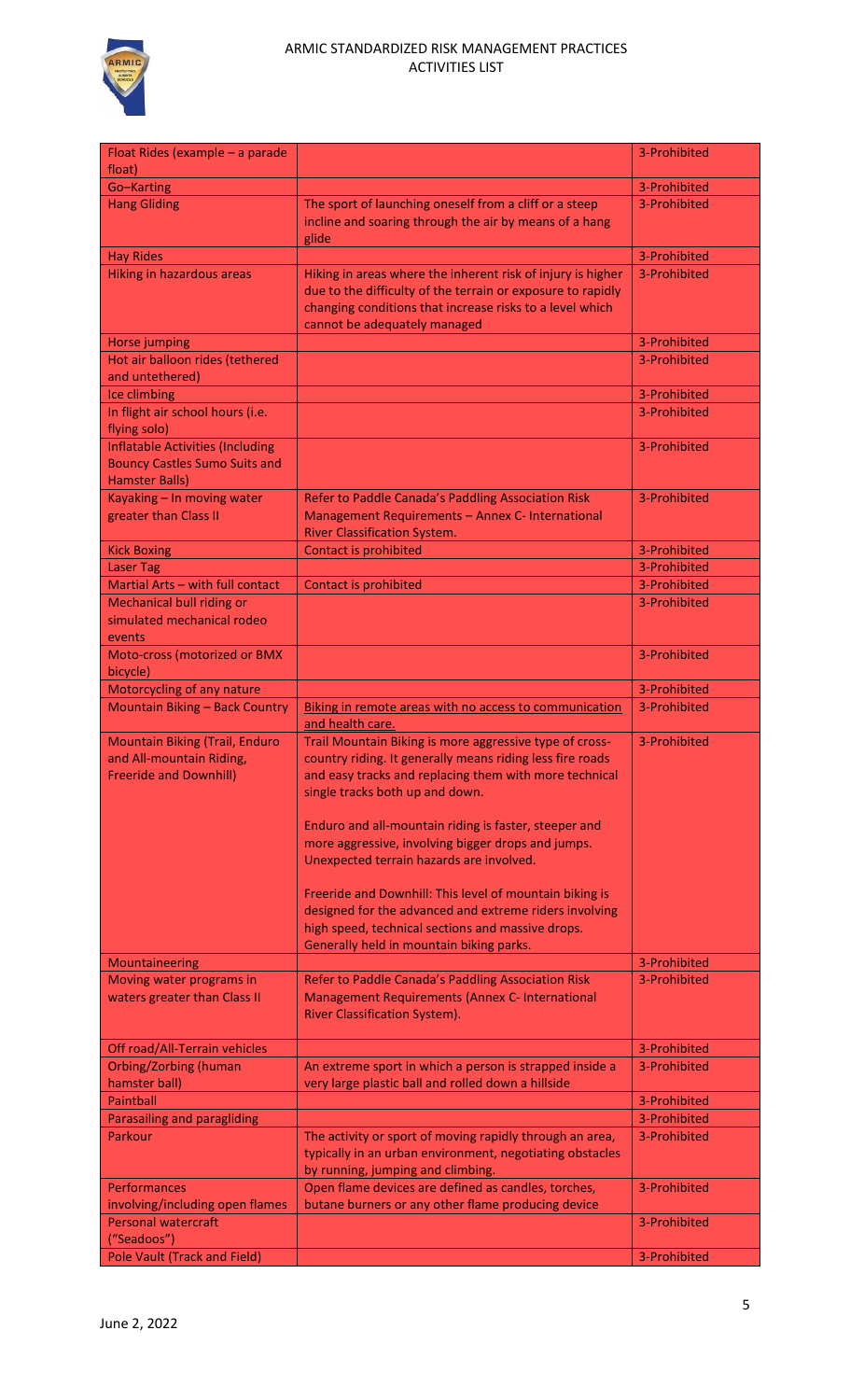

| Pyrotechnics<br>Pyrotechnics is the science and craft of using self-<br>3-Prohibited<br>contained and self-sustained exothermic chemical<br>reactions to make heat, light, gas, smoke and/or sound<br><b>Racing of watercraft</b><br>Competition using water vessels or waterborne vessels.<br>3-Prohibited<br>Watercraft are vehicles used in water, including boats,<br>ships, hovercraft and jetskis.<br>Watercraft usually have a propulsive capability (whether<br>by sail, oar, paddle or engine) and hence are distinct<br>from a simple device that merely floats, such as a log<br>raft.<br>A place for practicing shooting with rifles and/or<br>3-Prohibited<br><b>Rifle Ranges or other activities</b><br>firearms<br>involving firearms<br>Rock climbing (wall climbing is<br>The sport or activity of climbing rock faces, especially<br>3-Prohibited<br>permitted)<br>with the aid of ropes and special equipment.<br>Use of model rockets designed to reach low altitudes<br>3-Prohibited<br>Rocketry<br>and be recovered by a variety of means.<br>American style professional rodeos generally comprise<br>3-Prohibited<br>Rodeo event participation<br>the following events: tie-down roping, team roping,<br>steer wrestling, saddle bronc riding, bareback bronc<br>riding, bull riding and barrel racing.<br>Open water - any natural body of water, rivers, lakes,<br>3-Prohibited<br>Scuba diving - Open Water<br>and oceans<br>Descending from a specially designed ramp on skis.<br>3-Prohibited<br><b>Ski Jumping</b><br>Backcountry refers to remote, undeveloped rural areas<br><b>Skiing - Cross Country (Back</b><br>3-Prohibited<br>or sparsely inhabited rural areas; wilderness<br>Country)<br>A sport in which a person jumps from an aircraft and<br>3-Prohibited<br><b>Skydiving</b><br>falls for as long as possible before opening a parachute<br>Sledding<br>3-Prohibited<br>sledding on a slope of greater<br>than five meters in height or<br>with an incline of greater than<br>30 degrees<br><b>Sleigh Rides</b><br>3-Prohibited<br><b>Slip and Slide Devices</b><br>3-Prohibited<br>Snorkeling - Open water<br>Open water - any natural body of water, rivers, lakes,<br>3-Prohibited<br>and oceans<br>Snowmobiling<br>3-Prohibited<br>A sport in which a person operates motorized vehicle<br>designed for winter travel and recreation on snow.<br>It combines dance, stunts, gymnastics, and music along<br>3-Prohibited<br><b>Stuntnastics</b><br>with your imagination. It is a floor routine by putting<br>together various creative and physical components,<br>such as pyramid building or other formations.<br>Swimming in ocean, large lakes or moving water<br>3-Prohibited<br>Swimming - Open Water<br>3-Prohibited<br>Tobogganing<br>on a slope of greater than five<br>meters in height or with an<br>incline of greater than 30<br>degrees<br><b>Trampoline</b><br>The sport of jumping and tumbling on a trampoline<br>3-Prohibited<br>3-Prohibited<br><b>Tubing</b><br>sledding on a slope of greater<br>than five meters in height or<br>with an incline of greater than<br>30 degrees<br><b>Ultra-light plane flight</b><br>Ultralight aviation (called microlight aviation in some<br>3-Prohibited<br>countries) is the flying of lightweight, 1- or 2-seat fixed-<br>wing aircraft<br>3-Prohibited<br>War games<br><b>Water skiing</b><br>3-Prohibited<br>Water skiing is a surface water sport in which an<br>individual is pulled behind a boat or a cable ski<br>installation over a body of water, skimming the surface<br>on two skis or one ski<br>Winter biathlon with live<br>3-Prohibited<br>The biathlon is a winter sport that combines cross-<br>country skiing and rifle shooting<br>ammunition<br>A cable suspended above an incline to which a pulley<br>3-Prohibited<br><b>Zip lining</b> |                                      |  |
|-----------------------------------------------------------------------------------------------------------------------------------------------------------------------------------------------------------------------------------------------------------------------------------------------------------------------------------------------------------------------------------------------------------------------------------------------------------------------------------------------------------------------------------------------------------------------------------------------------------------------------------------------------------------------------------------------------------------------------------------------------------------------------------------------------------------------------------------------------------------------------------------------------------------------------------------------------------------------------------------------------------------------------------------------------------------------------------------------------------------------------------------------------------------------------------------------------------------------------------------------------------------------------------------------------------------------------------------------------------------------------------------------------------------------------------------------------------------------------------------------------------------------------------------------------------------------------------------------------------------------------------------------------------------------------------------------------------------------------------------------------------------------------------------------------------------------------------------------------------------------------------------------------------------------------------------------------------------------------------------------------------------------------------------------------------------------------------------------------------------------------------------------------------------------------------------------------------------------------------------------------------------------------------------------------------------------------------------------------------------------------------------------------------------------------------------------------------------------------------------------------------------------------------------------------------------------------------------------------------------------------------------------------------------------------------------------------------------------------------------------------------------------------------------------------------------------------------------------------------------------------------------------------------------------------------------------------------------------------------------------------------------------------------------------------------------------------------------------------------------------------------------------------------------------------------------------------------------------------------------------------------------------------------------------------------------------------------------------------------------------------------------------------------------------------------------------------------------------------------------------------------------------------------------------------------------------------------------------------------------------------------------------------------------------------------------------------------------------------------------------------------------------------------------------------------------------------------------------------------------------------|--------------------------------------|--|
|                                                                                                                                                                                                                                                                                                                                                                                                                                                                                                                                                                                                                                                                                                                                                                                                                                                                                                                                                                                                                                                                                                                                                                                                                                                                                                                                                                                                                                                                                                                                                                                                                                                                                                                                                                                                                                                                                                                                                                                                                                                                                                                                                                                                                                                                                                                                                                                                                                                                                                                                                                                                                                                                                                                                                                                                                                                                                                                                                                                                                                                                                                                                                                                                                                                                                                                                                                                                                                                                                                                                                                                                                                                                                                                                                                                                                                                                             |                                      |  |
|                                                                                                                                                                                                                                                                                                                                                                                                                                                                                                                                                                                                                                                                                                                                                                                                                                                                                                                                                                                                                                                                                                                                                                                                                                                                                                                                                                                                                                                                                                                                                                                                                                                                                                                                                                                                                                                                                                                                                                                                                                                                                                                                                                                                                                                                                                                                                                                                                                                                                                                                                                                                                                                                                                                                                                                                                                                                                                                                                                                                                                                                                                                                                                                                                                                                                                                                                                                                                                                                                                                                                                                                                                                                                                                                                                                                                                                                             |                                      |  |
|                                                                                                                                                                                                                                                                                                                                                                                                                                                                                                                                                                                                                                                                                                                                                                                                                                                                                                                                                                                                                                                                                                                                                                                                                                                                                                                                                                                                                                                                                                                                                                                                                                                                                                                                                                                                                                                                                                                                                                                                                                                                                                                                                                                                                                                                                                                                                                                                                                                                                                                                                                                                                                                                                                                                                                                                                                                                                                                                                                                                                                                                                                                                                                                                                                                                                                                                                                                                                                                                                                                                                                                                                                                                                                                                                                                                                                                                             |                                      |  |
|                                                                                                                                                                                                                                                                                                                                                                                                                                                                                                                                                                                                                                                                                                                                                                                                                                                                                                                                                                                                                                                                                                                                                                                                                                                                                                                                                                                                                                                                                                                                                                                                                                                                                                                                                                                                                                                                                                                                                                                                                                                                                                                                                                                                                                                                                                                                                                                                                                                                                                                                                                                                                                                                                                                                                                                                                                                                                                                                                                                                                                                                                                                                                                                                                                                                                                                                                                                                                                                                                                                                                                                                                                                                                                                                                                                                                                                                             |                                      |  |
|                                                                                                                                                                                                                                                                                                                                                                                                                                                                                                                                                                                                                                                                                                                                                                                                                                                                                                                                                                                                                                                                                                                                                                                                                                                                                                                                                                                                                                                                                                                                                                                                                                                                                                                                                                                                                                                                                                                                                                                                                                                                                                                                                                                                                                                                                                                                                                                                                                                                                                                                                                                                                                                                                                                                                                                                                                                                                                                                                                                                                                                                                                                                                                                                                                                                                                                                                                                                                                                                                                                                                                                                                                                                                                                                                                                                                                                                             |                                      |  |
|                                                                                                                                                                                                                                                                                                                                                                                                                                                                                                                                                                                                                                                                                                                                                                                                                                                                                                                                                                                                                                                                                                                                                                                                                                                                                                                                                                                                                                                                                                                                                                                                                                                                                                                                                                                                                                                                                                                                                                                                                                                                                                                                                                                                                                                                                                                                                                                                                                                                                                                                                                                                                                                                                                                                                                                                                                                                                                                                                                                                                                                                                                                                                                                                                                                                                                                                                                                                                                                                                                                                                                                                                                                                                                                                                                                                                                                                             |                                      |  |
|                                                                                                                                                                                                                                                                                                                                                                                                                                                                                                                                                                                                                                                                                                                                                                                                                                                                                                                                                                                                                                                                                                                                                                                                                                                                                                                                                                                                                                                                                                                                                                                                                                                                                                                                                                                                                                                                                                                                                                                                                                                                                                                                                                                                                                                                                                                                                                                                                                                                                                                                                                                                                                                                                                                                                                                                                                                                                                                                                                                                                                                                                                                                                                                                                                                                                                                                                                                                                                                                                                                                                                                                                                                                                                                                                                                                                                                                             |                                      |  |
|                                                                                                                                                                                                                                                                                                                                                                                                                                                                                                                                                                                                                                                                                                                                                                                                                                                                                                                                                                                                                                                                                                                                                                                                                                                                                                                                                                                                                                                                                                                                                                                                                                                                                                                                                                                                                                                                                                                                                                                                                                                                                                                                                                                                                                                                                                                                                                                                                                                                                                                                                                                                                                                                                                                                                                                                                                                                                                                                                                                                                                                                                                                                                                                                                                                                                                                                                                                                                                                                                                                                                                                                                                                                                                                                                                                                                                                                             |                                      |  |
|                                                                                                                                                                                                                                                                                                                                                                                                                                                                                                                                                                                                                                                                                                                                                                                                                                                                                                                                                                                                                                                                                                                                                                                                                                                                                                                                                                                                                                                                                                                                                                                                                                                                                                                                                                                                                                                                                                                                                                                                                                                                                                                                                                                                                                                                                                                                                                                                                                                                                                                                                                                                                                                                                                                                                                                                                                                                                                                                                                                                                                                                                                                                                                                                                                                                                                                                                                                                                                                                                                                                                                                                                                                                                                                                                                                                                                                                             |                                      |  |
|                                                                                                                                                                                                                                                                                                                                                                                                                                                                                                                                                                                                                                                                                                                                                                                                                                                                                                                                                                                                                                                                                                                                                                                                                                                                                                                                                                                                                                                                                                                                                                                                                                                                                                                                                                                                                                                                                                                                                                                                                                                                                                                                                                                                                                                                                                                                                                                                                                                                                                                                                                                                                                                                                                                                                                                                                                                                                                                                                                                                                                                                                                                                                                                                                                                                                                                                                                                                                                                                                                                                                                                                                                                                                                                                                                                                                                                                             |                                      |  |
|                                                                                                                                                                                                                                                                                                                                                                                                                                                                                                                                                                                                                                                                                                                                                                                                                                                                                                                                                                                                                                                                                                                                                                                                                                                                                                                                                                                                                                                                                                                                                                                                                                                                                                                                                                                                                                                                                                                                                                                                                                                                                                                                                                                                                                                                                                                                                                                                                                                                                                                                                                                                                                                                                                                                                                                                                                                                                                                                                                                                                                                                                                                                                                                                                                                                                                                                                                                                                                                                                                                                                                                                                                                                                                                                                                                                                                                                             |                                      |  |
|                                                                                                                                                                                                                                                                                                                                                                                                                                                                                                                                                                                                                                                                                                                                                                                                                                                                                                                                                                                                                                                                                                                                                                                                                                                                                                                                                                                                                                                                                                                                                                                                                                                                                                                                                                                                                                                                                                                                                                                                                                                                                                                                                                                                                                                                                                                                                                                                                                                                                                                                                                                                                                                                                                                                                                                                                                                                                                                                                                                                                                                                                                                                                                                                                                                                                                                                                                                                                                                                                                                                                                                                                                                                                                                                                                                                                                                                             |                                      |  |
|                                                                                                                                                                                                                                                                                                                                                                                                                                                                                                                                                                                                                                                                                                                                                                                                                                                                                                                                                                                                                                                                                                                                                                                                                                                                                                                                                                                                                                                                                                                                                                                                                                                                                                                                                                                                                                                                                                                                                                                                                                                                                                                                                                                                                                                                                                                                                                                                                                                                                                                                                                                                                                                                                                                                                                                                                                                                                                                                                                                                                                                                                                                                                                                                                                                                                                                                                                                                                                                                                                                                                                                                                                                                                                                                                                                                                                                                             |                                      |  |
|                                                                                                                                                                                                                                                                                                                                                                                                                                                                                                                                                                                                                                                                                                                                                                                                                                                                                                                                                                                                                                                                                                                                                                                                                                                                                                                                                                                                                                                                                                                                                                                                                                                                                                                                                                                                                                                                                                                                                                                                                                                                                                                                                                                                                                                                                                                                                                                                                                                                                                                                                                                                                                                                                                                                                                                                                                                                                                                                                                                                                                                                                                                                                                                                                                                                                                                                                                                                                                                                                                                                                                                                                                                                                                                                                                                                                                                                             |                                      |  |
|                                                                                                                                                                                                                                                                                                                                                                                                                                                                                                                                                                                                                                                                                                                                                                                                                                                                                                                                                                                                                                                                                                                                                                                                                                                                                                                                                                                                                                                                                                                                                                                                                                                                                                                                                                                                                                                                                                                                                                                                                                                                                                                                                                                                                                                                                                                                                                                                                                                                                                                                                                                                                                                                                                                                                                                                                                                                                                                                                                                                                                                                                                                                                                                                                                                                                                                                                                                                                                                                                                                                                                                                                                                                                                                                                                                                                                                                             |                                      |  |
|                                                                                                                                                                                                                                                                                                                                                                                                                                                                                                                                                                                                                                                                                                                                                                                                                                                                                                                                                                                                                                                                                                                                                                                                                                                                                                                                                                                                                                                                                                                                                                                                                                                                                                                                                                                                                                                                                                                                                                                                                                                                                                                                                                                                                                                                                                                                                                                                                                                                                                                                                                                                                                                                                                                                                                                                                                                                                                                                                                                                                                                                                                                                                                                                                                                                                                                                                                                                                                                                                                                                                                                                                                                                                                                                                                                                                                                                             |                                      |  |
|                                                                                                                                                                                                                                                                                                                                                                                                                                                                                                                                                                                                                                                                                                                                                                                                                                                                                                                                                                                                                                                                                                                                                                                                                                                                                                                                                                                                                                                                                                                                                                                                                                                                                                                                                                                                                                                                                                                                                                                                                                                                                                                                                                                                                                                                                                                                                                                                                                                                                                                                                                                                                                                                                                                                                                                                                                                                                                                                                                                                                                                                                                                                                                                                                                                                                                                                                                                                                                                                                                                                                                                                                                                                                                                                                                                                                                                                             |                                      |  |
|                                                                                                                                                                                                                                                                                                                                                                                                                                                                                                                                                                                                                                                                                                                                                                                                                                                                                                                                                                                                                                                                                                                                                                                                                                                                                                                                                                                                                                                                                                                                                                                                                                                                                                                                                                                                                                                                                                                                                                                                                                                                                                                                                                                                                                                                                                                                                                                                                                                                                                                                                                                                                                                                                                                                                                                                                                                                                                                                                                                                                                                                                                                                                                                                                                                                                                                                                                                                                                                                                                                                                                                                                                                                                                                                                                                                                                                                             |                                      |  |
|                                                                                                                                                                                                                                                                                                                                                                                                                                                                                                                                                                                                                                                                                                                                                                                                                                                                                                                                                                                                                                                                                                                                                                                                                                                                                                                                                                                                                                                                                                                                                                                                                                                                                                                                                                                                                                                                                                                                                                                                                                                                                                                                                                                                                                                                                                                                                                                                                                                                                                                                                                                                                                                                                                                                                                                                                                                                                                                                                                                                                                                                                                                                                                                                                                                                                                                                                                                                                                                                                                                                                                                                                                                                                                                                                                                                                                                                             |                                      |  |
|                                                                                                                                                                                                                                                                                                                                                                                                                                                                                                                                                                                                                                                                                                                                                                                                                                                                                                                                                                                                                                                                                                                                                                                                                                                                                                                                                                                                                                                                                                                                                                                                                                                                                                                                                                                                                                                                                                                                                                                                                                                                                                                                                                                                                                                                                                                                                                                                                                                                                                                                                                                                                                                                                                                                                                                                                                                                                                                                                                                                                                                                                                                                                                                                                                                                                                                                                                                                                                                                                                                                                                                                                                                                                                                                                                                                                                                                             |                                      |  |
|                                                                                                                                                                                                                                                                                                                                                                                                                                                                                                                                                                                                                                                                                                                                                                                                                                                                                                                                                                                                                                                                                                                                                                                                                                                                                                                                                                                                                                                                                                                                                                                                                                                                                                                                                                                                                                                                                                                                                                                                                                                                                                                                                                                                                                                                                                                                                                                                                                                                                                                                                                                                                                                                                                                                                                                                                                                                                                                                                                                                                                                                                                                                                                                                                                                                                                                                                                                                                                                                                                                                                                                                                                                                                                                                                                                                                                                                             |                                      |  |
|                                                                                                                                                                                                                                                                                                                                                                                                                                                                                                                                                                                                                                                                                                                                                                                                                                                                                                                                                                                                                                                                                                                                                                                                                                                                                                                                                                                                                                                                                                                                                                                                                                                                                                                                                                                                                                                                                                                                                                                                                                                                                                                                                                                                                                                                                                                                                                                                                                                                                                                                                                                                                                                                                                                                                                                                                                                                                                                                                                                                                                                                                                                                                                                                                                                                                                                                                                                                                                                                                                                                                                                                                                                                                                                                                                                                                                                                             |                                      |  |
|                                                                                                                                                                                                                                                                                                                                                                                                                                                                                                                                                                                                                                                                                                                                                                                                                                                                                                                                                                                                                                                                                                                                                                                                                                                                                                                                                                                                                                                                                                                                                                                                                                                                                                                                                                                                                                                                                                                                                                                                                                                                                                                                                                                                                                                                                                                                                                                                                                                                                                                                                                                                                                                                                                                                                                                                                                                                                                                                                                                                                                                                                                                                                                                                                                                                                                                                                                                                                                                                                                                                                                                                                                                                                                                                                                                                                                                                             |                                      |  |
|                                                                                                                                                                                                                                                                                                                                                                                                                                                                                                                                                                                                                                                                                                                                                                                                                                                                                                                                                                                                                                                                                                                                                                                                                                                                                                                                                                                                                                                                                                                                                                                                                                                                                                                                                                                                                                                                                                                                                                                                                                                                                                                                                                                                                                                                                                                                                                                                                                                                                                                                                                                                                                                                                                                                                                                                                                                                                                                                                                                                                                                                                                                                                                                                                                                                                                                                                                                                                                                                                                                                                                                                                                                                                                                                                                                                                                                                             |                                      |  |
|                                                                                                                                                                                                                                                                                                                                                                                                                                                                                                                                                                                                                                                                                                                                                                                                                                                                                                                                                                                                                                                                                                                                                                                                                                                                                                                                                                                                                                                                                                                                                                                                                                                                                                                                                                                                                                                                                                                                                                                                                                                                                                                                                                                                                                                                                                                                                                                                                                                                                                                                                                                                                                                                                                                                                                                                                                                                                                                                                                                                                                                                                                                                                                                                                                                                                                                                                                                                                                                                                                                                                                                                                                                                                                                                                                                                                                                                             |                                      |  |
|                                                                                                                                                                                                                                                                                                                                                                                                                                                                                                                                                                                                                                                                                                                                                                                                                                                                                                                                                                                                                                                                                                                                                                                                                                                                                                                                                                                                                                                                                                                                                                                                                                                                                                                                                                                                                                                                                                                                                                                                                                                                                                                                                                                                                                                                                                                                                                                                                                                                                                                                                                                                                                                                                                                                                                                                                                                                                                                                                                                                                                                                                                                                                                                                                                                                                                                                                                                                                                                                                                                                                                                                                                                                                                                                                                                                                                                                             |                                      |  |
|                                                                                                                                                                                                                                                                                                                                                                                                                                                                                                                                                                                                                                                                                                                                                                                                                                                                                                                                                                                                                                                                                                                                                                                                                                                                                                                                                                                                                                                                                                                                                                                                                                                                                                                                                                                                                                                                                                                                                                                                                                                                                                                                                                                                                                                                                                                                                                                                                                                                                                                                                                                                                                                                                                                                                                                                                                                                                                                                                                                                                                                                                                                                                                                                                                                                                                                                                                                                                                                                                                                                                                                                                                                                                                                                                                                                                                                                             |                                      |  |
|                                                                                                                                                                                                                                                                                                                                                                                                                                                                                                                                                                                                                                                                                                                                                                                                                                                                                                                                                                                                                                                                                                                                                                                                                                                                                                                                                                                                                                                                                                                                                                                                                                                                                                                                                                                                                                                                                                                                                                                                                                                                                                                                                                                                                                                                                                                                                                                                                                                                                                                                                                                                                                                                                                                                                                                                                                                                                                                                                                                                                                                                                                                                                                                                                                                                                                                                                                                                                                                                                                                                                                                                                                                                                                                                                                                                                                                                             |                                      |  |
|                                                                                                                                                                                                                                                                                                                                                                                                                                                                                                                                                                                                                                                                                                                                                                                                                                                                                                                                                                                                                                                                                                                                                                                                                                                                                                                                                                                                                                                                                                                                                                                                                                                                                                                                                                                                                                                                                                                                                                                                                                                                                                                                                                                                                                                                                                                                                                                                                                                                                                                                                                                                                                                                                                                                                                                                                                                                                                                                                                                                                                                                                                                                                                                                                                                                                                                                                                                                                                                                                                                                                                                                                                                                                                                                                                                                                                                                             |                                      |  |
|                                                                                                                                                                                                                                                                                                                                                                                                                                                                                                                                                                                                                                                                                                                                                                                                                                                                                                                                                                                                                                                                                                                                                                                                                                                                                                                                                                                                                                                                                                                                                                                                                                                                                                                                                                                                                                                                                                                                                                                                                                                                                                                                                                                                                                                                                                                                                                                                                                                                                                                                                                                                                                                                                                                                                                                                                                                                                                                                                                                                                                                                                                                                                                                                                                                                                                                                                                                                                                                                                                                                                                                                                                                                                                                                                                                                                                                                             |                                      |  |
|                                                                                                                                                                                                                                                                                                                                                                                                                                                                                                                                                                                                                                                                                                                                                                                                                                                                                                                                                                                                                                                                                                                                                                                                                                                                                                                                                                                                                                                                                                                                                                                                                                                                                                                                                                                                                                                                                                                                                                                                                                                                                                                                                                                                                                                                                                                                                                                                                                                                                                                                                                                                                                                                                                                                                                                                                                                                                                                                                                                                                                                                                                                                                                                                                                                                                                                                                                                                                                                                                                                                                                                                                                                                                                                                                                                                                                                                             |                                      |  |
|                                                                                                                                                                                                                                                                                                                                                                                                                                                                                                                                                                                                                                                                                                                                                                                                                                                                                                                                                                                                                                                                                                                                                                                                                                                                                                                                                                                                                                                                                                                                                                                                                                                                                                                                                                                                                                                                                                                                                                                                                                                                                                                                                                                                                                                                                                                                                                                                                                                                                                                                                                                                                                                                                                                                                                                                                                                                                                                                                                                                                                                                                                                                                                                                                                                                                                                                                                                                                                                                                                                                                                                                                                                                                                                                                                                                                                                                             |                                      |  |
|                                                                                                                                                                                                                                                                                                                                                                                                                                                                                                                                                                                                                                                                                                                                                                                                                                                                                                                                                                                                                                                                                                                                                                                                                                                                                                                                                                                                                                                                                                                                                                                                                                                                                                                                                                                                                                                                                                                                                                                                                                                                                                                                                                                                                                                                                                                                                                                                                                                                                                                                                                                                                                                                                                                                                                                                                                                                                                                                                                                                                                                                                                                                                                                                                                                                                                                                                                                                                                                                                                                                                                                                                                                                                                                                                                                                                                                                             |                                      |  |
|                                                                                                                                                                                                                                                                                                                                                                                                                                                                                                                                                                                                                                                                                                                                                                                                                                                                                                                                                                                                                                                                                                                                                                                                                                                                                                                                                                                                                                                                                                                                                                                                                                                                                                                                                                                                                                                                                                                                                                                                                                                                                                                                                                                                                                                                                                                                                                                                                                                                                                                                                                                                                                                                                                                                                                                                                                                                                                                                                                                                                                                                                                                                                                                                                                                                                                                                                                                                                                                                                                                                                                                                                                                                                                                                                                                                                                                                             |                                      |  |
|                                                                                                                                                                                                                                                                                                                                                                                                                                                                                                                                                                                                                                                                                                                                                                                                                                                                                                                                                                                                                                                                                                                                                                                                                                                                                                                                                                                                                                                                                                                                                                                                                                                                                                                                                                                                                                                                                                                                                                                                                                                                                                                                                                                                                                                                                                                                                                                                                                                                                                                                                                                                                                                                                                                                                                                                                                                                                                                                                                                                                                                                                                                                                                                                                                                                                                                                                                                                                                                                                                                                                                                                                                                                                                                                                                                                                                                                             |                                      |  |
|                                                                                                                                                                                                                                                                                                                                                                                                                                                                                                                                                                                                                                                                                                                                                                                                                                                                                                                                                                                                                                                                                                                                                                                                                                                                                                                                                                                                                                                                                                                                                                                                                                                                                                                                                                                                                                                                                                                                                                                                                                                                                                                                                                                                                                                                                                                                                                                                                                                                                                                                                                                                                                                                                                                                                                                                                                                                                                                                                                                                                                                                                                                                                                                                                                                                                                                                                                                                                                                                                                                                                                                                                                                                                                                                                                                                                                                                             |                                      |  |
|                                                                                                                                                                                                                                                                                                                                                                                                                                                                                                                                                                                                                                                                                                                                                                                                                                                                                                                                                                                                                                                                                                                                                                                                                                                                                                                                                                                                                                                                                                                                                                                                                                                                                                                                                                                                                                                                                                                                                                                                                                                                                                                                                                                                                                                                                                                                                                                                                                                                                                                                                                                                                                                                                                                                                                                                                                                                                                                                                                                                                                                                                                                                                                                                                                                                                                                                                                                                                                                                                                                                                                                                                                                                                                                                                                                                                                                                             |                                      |  |
|                                                                                                                                                                                                                                                                                                                                                                                                                                                                                                                                                                                                                                                                                                                                                                                                                                                                                                                                                                                                                                                                                                                                                                                                                                                                                                                                                                                                                                                                                                                                                                                                                                                                                                                                                                                                                                                                                                                                                                                                                                                                                                                                                                                                                                                                                                                                                                                                                                                                                                                                                                                                                                                                                                                                                                                                                                                                                                                                                                                                                                                                                                                                                                                                                                                                                                                                                                                                                                                                                                                                                                                                                                                                                                                                                                                                                                                                             |                                      |  |
|                                                                                                                                                                                                                                                                                                                                                                                                                                                                                                                                                                                                                                                                                                                                                                                                                                                                                                                                                                                                                                                                                                                                                                                                                                                                                                                                                                                                                                                                                                                                                                                                                                                                                                                                                                                                                                                                                                                                                                                                                                                                                                                                                                                                                                                                                                                                                                                                                                                                                                                                                                                                                                                                                                                                                                                                                                                                                                                                                                                                                                                                                                                                                                                                                                                                                                                                                                                                                                                                                                                                                                                                                                                                                                                                                                                                                                                                             |                                      |  |
|                                                                                                                                                                                                                                                                                                                                                                                                                                                                                                                                                                                                                                                                                                                                                                                                                                                                                                                                                                                                                                                                                                                                                                                                                                                                                                                                                                                                                                                                                                                                                                                                                                                                                                                                                                                                                                                                                                                                                                                                                                                                                                                                                                                                                                                                                                                                                                                                                                                                                                                                                                                                                                                                                                                                                                                                                                                                                                                                                                                                                                                                                                                                                                                                                                                                                                                                                                                                                                                                                                                                                                                                                                                                                                                                                                                                                                                                             |                                      |  |
|                                                                                                                                                                                                                                                                                                                                                                                                                                                                                                                                                                                                                                                                                                                                                                                                                                                                                                                                                                                                                                                                                                                                                                                                                                                                                                                                                                                                                                                                                                                                                                                                                                                                                                                                                                                                                                                                                                                                                                                                                                                                                                                                                                                                                                                                                                                                                                                                                                                                                                                                                                                                                                                                                                                                                                                                                                                                                                                                                                                                                                                                                                                                                                                                                                                                                                                                                                                                                                                                                                                                                                                                                                                                                                                                                                                                                                                                             |                                      |  |
|                                                                                                                                                                                                                                                                                                                                                                                                                                                                                                                                                                                                                                                                                                                                                                                                                                                                                                                                                                                                                                                                                                                                                                                                                                                                                                                                                                                                                                                                                                                                                                                                                                                                                                                                                                                                                                                                                                                                                                                                                                                                                                                                                                                                                                                                                                                                                                                                                                                                                                                                                                                                                                                                                                                                                                                                                                                                                                                                                                                                                                                                                                                                                                                                                                                                                                                                                                                                                                                                                                                                                                                                                                                                                                                                                                                                                                                                             |                                      |  |
|                                                                                                                                                                                                                                                                                                                                                                                                                                                                                                                                                                                                                                                                                                                                                                                                                                                                                                                                                                                                                                                                                                                                                                                                                                                                                                                                                                                                                                                                                                                                                                                                                                                                                                                                                                                                                                                                                                                                                                                                                                                                                                                                                                                                                                                                                                                                                                                                                                                                                                                                                                                                                                                                                                                                                                                                                                                                                                                                                                                                                                                                                                                                                                                                                                                                                                                                                                                                                                                                                                                                                                                                                                                                                                                                                                                                                                                                             |                                      |  |
|                                                                                                                                                                                                                                                                                                                                                                                                                                                                                                                                                                                                                                                                                                                                                                                                                                                                                                                                                                                                                                                                                                                                                                                                                                                                                                                                                                                                                                                                                                                                                                                                                                                                                                                                                                                                                                                                                                                                                                                                                                                                                                                                                                                                                                                                                                                                                                                                                                                                                                                                                                                                                                                                                                                                                                                                                                                                                                                                                                                                                                                                                                                                                                                                                                                                                                                                                                                                                                                                                                                                                                                                                                                                                                                                                                                                                                                                             |                                      |  |
|                                                                                                                                                                                                                                                                                                                                                                                                                                                                                                                                                                                                                                                                                                                                                                                                                                                                                                                                                                                                                                                                                                                                                                                                                                                                                                                                                                                                                                                                                                                                                                                                                                                                                                                                                                                                                                                                                                                                                                                                                                                                                                                                                                                                                                                                                                                                                                                                                                                                                                                                                                                                                                                                                                                                                                                                                                                                                                                                                                                                                                                                                                                                                                                                                                                                                                                                                                                                                                                                                                                                                                                                                                                                                                                                                                                                                                                                             |                                      |  |
|                                                                                                                                                                                                                                                                                                                                                                                                                                                                                                                                                                                                                                                                                                                                                                                                                                                                                                                                                                                                                                                                                                                                                                                                                                                                                                                                                                                                                                                                                                                                                                                                                                                                                                                                                                                                                                                                                                                                                                                                                                                                                                                                                                                                                                                                                                                                                                                                                                                                                                                                                                                                                                                                                                                                                                                                                                                                                                                                                                                                                                                                                                                                                                                                                                                                                                                                                                                                                                                                                                                                                                                                                                                                                                                                                                                                                                                                             |                                      |  |
|                                                                                                                                                                                                                                                                                                                                                                                                                                                                                                                                                                                                                                                                                                                                                                                                                                                                                                                                                                                                                                                                                                                                                                                                                                                                                                                                                                                                                                                                                                                                                                                                                                                                                                                                                                                                                                                                                                                                                                                                                                                                                                                                                                                                                                                                                                                                                                                                                                                                                                                                                                                                                                                                                                                                                                                                                                                                                                                                                                                                                                                                                                                                                                                                                                                                                                                                                                                                                                                                                                                                                                                                                                                                                                                                                                                                                                                                             |                                      |  |
|                                                                                                                                                                                                                                                                                                                                                                                                                                                                                                                                                                                                                                                                                                                                                                                                                                                                                                                                                                                                                                                                                                                                                                                                                                                                                                                                                                                                                                                                                                                                                                                                                                                                                                                                                                                                                                                                                                                                                                                                                                                                                                                                                                                                                                                                                                                                                                                                                                                                                                                                                                                                                                                                                                                                                                                                                                                                                                                                                                                                                                                                                                                                                                                                                                                                                                                                                                                                                                                                                                                                                                                                                                                                                                                                                                                                                                                                             |                                      |  |
|                                                                                                                                                                                                                                                                                                                                                                                                                                                                                                                                                                                                                                                                                                                                                                                                                                                                                                                                                                                                                                                                                                                                                                                                                                                                                                                                                                                                                                                                                                                                                                                                                                                                                                                                                                                                                                                                                                                                                                                                                                                                                                                                                                                                                                                                                                                                                                                                                                                                                                                                                                                                                                                                                                                                                                                                                                                                                                                                                                                                                                                                                                                                                                                                                                                                                                                                                                                                                                                                                                                                                                                                                                                                                                                                                                                                                                                                             |                                      |  |
|                                                                                                                                                                                                                                                                                                                                                                                                                                                                                                                                                                                                                                                                                                                                                                                                                                                                                                                                                                                                                                                                                                                                                                                                                                                                                                                                                                                                                                                                                                                                                                                                                                                                                                                                                                                                                                                                                                                                                                                                                                                                                                                                                                                                                                                                                                                                                                                                                                                                                                                                                                                                                                                                                                                                                                                                                                                                                                                                                                                                                                                                                                                                                                                                                                                                                                                                                                                                                                                                                                                                                                                                                                                                                                                                                                                                                                                                             |                                      |  |
|                                                                                                                                                                                                                                                                                                                                                                                                                                                                                                                                                                                                                                                                                                                                                                                                                                                                                                                                                                                                                                                                                                                                                                                                                                                                                                                                                                                                                                                                                                                                                                                                                                                                                                                                                                                                                                                                                                                                                                                                                                                                                                                                                                                                                                                                                                                                                                                                                                                                                                                                                                                                                                                                                                                                                                                                                                                                                                                                                                                                                                                                                                                                                                                                                                                                                                                                                                                                                                                                                                                                                                                                                                                                                                                                                                                                                                                                             |                                      |  |
|                                                                                                                                                                                                                                                                                                                                                                                                                                                                                                                                                                                                                                                                                                                                                                                                                                                                                                                                                                                                                                                                                                                                                                                                                                                                                                                                                                                                                                                                                                                                                                                                                                                                                                                                                                                                                                                                                                                                                                                                                                                                                                                                                                                                                                                                                                                                                                                                                                                                                                                                                                                                                                                                                                                                                                                                                                                                                                                                                                                                                                                                                                                                                                                                                                                                                                                                                                                                                                                                                                                                                                                                                                                                                                                                                                                                                                                                             |                                      |  |
|                                                                                                                                                                                                                                                                                                                                                                                                                                                                                                                                                                                                                                                                                                                                                                                                                                                                                                                                                                                                                                                                                                                                                                                                                                                                                                                                                                                                                                                                                                                                                                                                                                                                                                                                                                                                                                                                                                                                                                                                                                                                                                                                                                                                                                                                                                                                                                                                                                                                                                                                                                                                                                                                                                                                                                                                                                                                                                                                                                                                                                                                                                                                                                                                                                                                                                                                                                                                                                                                                                                                                                                                                                                                                                                                                                                                                                                                             |                                      |  |
|                                                                                                                                                                                                                                                                                                                                                                                                                                                                                                                                                                                                                                                                                                                                                                                                                                                                                                                                                                                                                                                                                                                                                                                                                                                                                                                                                                                                                                                                                                                                                                                                                                                                                                                                                                                                                                                                                                                                                                                                                                                                                                                                                                                                                                                                                                                                                                                                                                                                                                                                                                                                                                                                                                                                                                                                                                                                                                                                                                                                                                                                                                                                                                                                                                                                                                                                                                                                                                                                                                                                                                                                                                                                                                                                                                                                                                                                             |                                      |  |
|                                                                                                                                                                                                                                                                                                                                                                                                                                                                                                                                                                                                                                                                                                                                                                                                                                                                                                                                                                                                                                                                                                                                                                                                                                                                                                                                                                                                                                                                                                                                                                                                                                                                                                                                                                                                                                                                                                                                                                                                                                                                                                                                                                                                                                                                                                                                                                                                                                                                                                                                                                                                                                                                                                                                                                                                                                                                                                                                                                                                                                                                                                                                                                                                                                                                                                                                                                                                                                                                                                                                                                                                                                                                                                                                                                                                                                                                             |                                      |  |
|                                                                                                                                                                                                                                                                                                                                                                                                                                                                                                                                                                                                                                                                                                                                                                                                                                                                                                                                                                                                                                                                                                                                                                                                                                                                                                                                                                                                                                                                                                                                                                                                                                                                                                                                                                                                                                                                                                                                                                                                                                                                                                                                                                                                                                                                                                                                                                                                                                                                                                                                                                                                                                                                                                                                                                                                                                                                                                                                                                                                                                                                                                                                                                                                                                                                                                                                                                                                                                                                                                                                                                                                                                                                                                                                                                                                                                                                             |                                      |  |
|                                                                                                                                                                                                                                                                                                                                                                                                                                                                                                                                                                                                                                                                                                                                                                                                                                                                                                                                                                                                                                                                                                                                                                                                                                                                                                                                                                                                                                                                                                                                                                                                                                                                                                                                                                                                                                                                                                                                                                                                                                                                                                                                                                                                                                                                                                                                                                                                                                                                                                                                                                                                                                                                                                                                                                                                                                                                                                                                                                                                                                                                                                                                                                                                                                                                                                                                                                                                                                                                                                                                                                                                                                                                                                                                                                                                                                                                             |                                      |  |
|                                                                                                                                                                                                                                                                                                                                                                                                                                                                                                                                                                                                                                                                                                                                                                                                                                                                                                                                                                                                                                                                                                                                                                                                                                                                                                                                                                                                                                                                                                                                                                                                                                                                                                                                                                                                                                                                                                                                                                                                                                                                                                                                                                                                                                                                                                                                                                                                                                                                                                                                                                                                                                                                                                                                                                                                                                                                                                                                                                                                                                                                                                                                                                                                                                                                                                                                                                                                                                                                                                                                                                                                                                                                                                                                                                                                                                                                             |                                      |  |
|                                                                                                                                                                                                                                                                                                                                                                                                                                                                                                                                                                                                                                                                                                                                                                                                                                                                                                                                                                                                                                                                                                                                                                                                                                                                                                                                                                                                                                                                                                                                                                                                                                                                                                                                                                                                                                                                                                                                                                                                                                                                                                                                                                                                                                                                                                                                                                                                                                                                                                                                                                                                                                                                                                                                                                                                                                                                                                                                                                                                                                                                                                                                                                                                                                                                                                                                                                                                                                                                                                                                                                                                                                                                                                                                                                                                                                                                             |                                      |  |
|                                                                                                                                                                                                                                                                                                                                                                                                                                                                                                                                                                                                                                                                                                                                                                                                                                                                                                                                                                                                                                                                                                                                                                                                                                                                                                                                                                                                                                                                                                                                                                                                                                                                                                                                                                                                                                                                                                                                                                                                                                                                                                                                                                                                                                                                                                                                                                                                                                                                                                                                                                                                                                                                                                                                                                                                                                                                                                                                                                                                                                                                                                                                                                                                                                                                                                                                                                                                                                                                                                                                                                                                                                                                                                                                                                                                                                                                             |                                      |  |
|                                                                                                                                                                                                                                                                                                                                                                                                                                                                                                                                                                                                                                                                                                                                                                                                                                                                                                                                                                                                                                                                                                                                                                                                                                                                                                                                                                                                                                                                                                                                                                                                                                                                                                                                                                                                                                                                                                                                                                                                                                                                                                                                                                                                                                                                                                                                                                                                                                                                                                                                                                                                                                                                                                                                                                                                                                                                                                                                                                                                                                                                                                                                                                                                                                                                                                                                                                                                                                                                                                                                                                                                                                                                                                                                                                                                                                                                             |                                      |  |
|                                                                                                                                                                                                                                                                                                                                                                                                                                                                                                                                                                                                                                                                                                                                                                                                                                                                                                                                                                                                                                                                                                                                                                                                                                                                                                                                                                                                                                                                                                                                                                                                                                                                                                                                                                                                                                                                                                                                                                                                                                                                                                                                                                                                                                                                                                                                                                                                                                                                                                                                                                                                                                                                                                                                                                                                                                                                                                                                                                                                                                                                                                                                                                                                                                                                                                                                                                                                                                                                                                                                                                                                                                                                                                                                                                                                                                                                             |                                      |  |
|                                                                                                                                                                                                                                                                                                                                                                                                                                                                                                                                                                                                                                                                                                                                                                                                                                                                                                                                                                                                                                                                                                                                                                                                                                                                                                                                                                                                                                                                                                                                                                                                                                                                                                                                                                                                                                                                                                                                                                                                                                                                                                                                                                                                                                                                                                                                                                                                                                                                                                                                                                                                                                                                                                                                                                                                                                                                                                                                                                                                                                                                                                                                                                                                                                                                                                                                                                                                                                                                                                                                                                                                                                                                                                                                                                                                                                                                             |                                      |  |
|                                                                                                                                                                                                                                                                                                                                                                                                                                                                                                                                                                                                                                                                                                                                                                                                                                                                                                                                                                                                                                                                                                                                                                                                                                                                                                                                                                                                                                                                                                                                                                                                                                                                                                                                                                                                                                                                                                                                                                                                                                                                                                                                                                                                                                                                                                                                                                                                                                                                                                                                                                                                                                                                                                                                                                                                                                                                                                                                                                                                                                                                                                                                                                                                                                                                                                                                                                                                                                                                                                                                                                                                                                                                                                                                                                                                                                                                             |                                      |  |
|                                                                                                                                                                                                                                                                                                                                                                                                                                                                                                                                                                                                                                                                                                                                                                                                                                                                                                                                                                                                                                                                                                                                                                                                                                                                                                                                                                                                                                                                                                                                                                                                                                                                                                                                                                                                                                                                                                                                                                                                                                                                                                                                                                                                                                                                                                                                                                                                                                                                                                                                                                                                                                                                                                                                                                                                                                                                                                                                                                                                                                                                                                                                                                                                                                                                                                                                                                                                                                                                                                                                                                                                                                                                                                                                                                                                                                                                             |                                      |  |
|                                                                                                                                                                                                                                                                                                                                                                                                                                                                                                                                                                                                                                                                                                                                                                                                                                                                                                                                                                                                                                                                                                                                                                                                                                                                                                                                                                                                                                                                                                                                                                                                                                                                                                                                                                                                                                                                                                                                                                                                                                                                                                                                                                                                                                                                                                                                                                                                                                                                                                                                                                                                                                                                                                                                                                                                                                                                                                                                                                                                                                                                                                                                                                                                                                                                                                                                                                                                                                                                                                                                                                                                                                                                                                                                                                                                                                                                             |                                      |  |
|                                                                                                                                                                                                                                                                                                                                                                                                                                                                                                                                                                                                                                                                                                                                                                                                                                                                                                                                                                                                                                                                                                                                                                                                                                                                                                                                                                                                                                                                                                                                                                                                                                                                                                                                                                                                                                                                                                                                                                                                                                                                                                                                                                                                                                                                                                                                                                                                                                                                                                                                                                                                                                                                                                                                                                                                                                                                                                                                                                                                                                                                                                                                                                                                                                                                                                                                                                                                                                                                                                                                                                                                                                                                                                                                                                                                                                                                             |                                      |  |
|                                                                                                                                                                                                                                                                                                                                                                                                                                                                                                                                                                                                                                                                                                                                                                                                                                                                                                                                                                                                                                                                                                                                                                                                                                                                                                                                                                                                                                                                                                                                                                                                                                                                                                                                                                                                                                                                                                                                                                                                                                                                                                                                                                                                                                                                                                                                                                                                                                                                                                                                                                                                                                                                                                                                                                                                                                                                                                                                                                                                                                                                                                                                                                                                                                                                                                                                                                                                                                                                                                                                                                                                                                                                                                                                                                                                                                                                             |                                      |  |
|                                                                                                                                                                                                                                                                                                                                                                                                                                                                                                                                                                                                                                                                                                                                                                                                                                                                                                                                                                                                                                                                                                                                                                                                                                                                                                                                                                                                                                                                                                                                                                                                                                                                                                                                                                                                                                                                                                                                                                                                                                                                                                                                                                                                                                                                                                                                                                                                                                                                                                                                                                                                                                                                                                                                                                                                                                                                                                                                                                                                                                                                                                                                                                                                                                                                                                                                                                                                                                                                                                                                                                                                                                                                                                                                                                                                                                                                             | and harness are attached for a rider |  |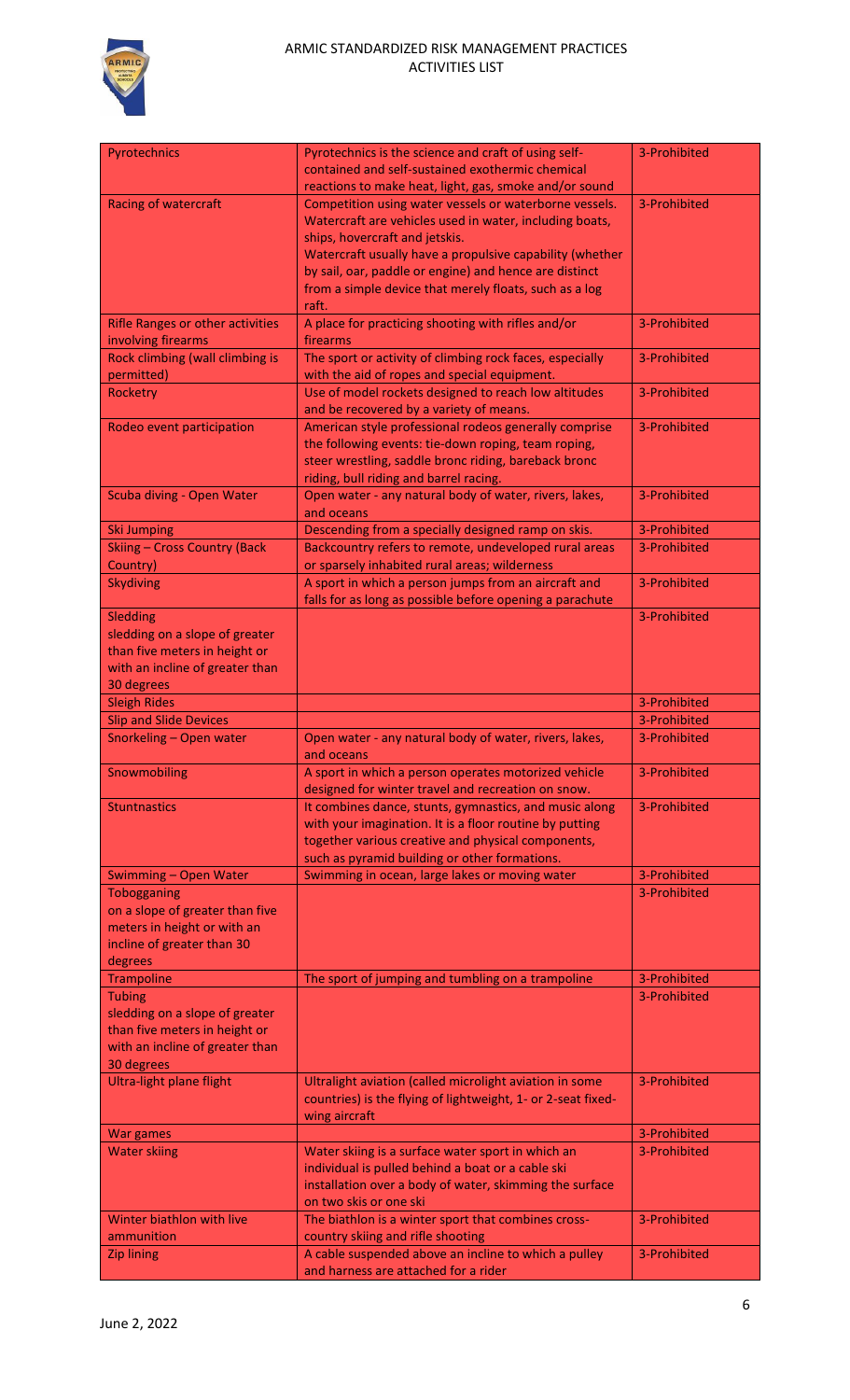

## **Activities List – Alphabetical**

| <b>ACTIVITY NAME</b>                   | <b>CURRENT INFO/DEFINITION</b>                             | <b>Category</b> |
|----------------------------------------|------------------------------------------------------------|-----------------|
| <b>Activities in Wilderness or</b>     | Taking any activity including but not limited to hiking,   | 3-Prohibited    |
| <b>Remote locations</b>                | biking, or camping into wilderness or remote areas         |                 |
|                                        | greatly increases the risk.                                |                 |
| <b>Aerial Gymnastics (excluding</b>    | A stunt in which the gymnast turns completely over in      | 3-Prohibited    |
|                                        |                                                            |                 |
| cheerleading)                          | the air without touching the apparatus with his or her     |                 |
|                                        | hands                                                      |                 |
| <b>Aerial Parks</b>                    | Parks which have various structures or layouts usually     | 3-Prohibited    |
|                                        | with ropes and bridges elevated by manmade structures      |                 |
|                                        | or in a forested area                                      |                 |
| Air travel other than by               |                                                            | 3-Prohibited    |
| commercial airline                     |                                                            |                 |
| <b>American Gladiator style events</b> | An athletic competition game show where contestants,       | 3-Prohibited    |
|                                        | referred to as "contenders", competed against the          |                 |
|                                        | show's titular Gladiators in a series of physical games    |                 |
|                                        | called "events" with the goal to be crowned the Grand      |                 |
|                                        |                                                            |                 |
|                                        | Champion                                                   |                 |
| <b>Amusement Park Rides</b>            |                                                            | 2-Moderate Risk |
| Archery-under qualified                |                                                            | 2-Moderate Risk |
| supervision                            |                                                            |                 |
| <b>Auto racing</b>                     | Auto racing is a motorsport involving the racing of        | 3-Prohibited    |
|                                        | automobiles for competition                                |                 |
| Axe throwing                           |                                                            | 3-Prohibited    |
| <b>Axe training</b>                    | Learning how to handle and utilize an axe                  | 3-Prohibited    |
| <b>Baseball (Hardball)</b>             | A ball game played between two teams of nine on a          | 2-Moderate Risk |
|                                        | field with a diamond-shaped circuit of four bases          |                 |
| <b>Bobsledding</b>                     |                                                            | 3-Prohibited    |
| <b>Bowling</b>                         |                                                            | 1-Low Risk      |
| <b>Boxing</b>                          | Contact is prohibited                                      | 3-Prohibited    |
| <b>Broom Ball</b>                      | A game similar to ice hockey, usually played on a rink, in | 2-Moderate Risk |
|                                        | which the players use brooms instead of hockey sticks      |                 |
|                                        |                                                            |                 |
|                                        | to shoot a volleyball into the opponent's goal.            |                 |
| <b>Bungee jumping</b>                  | The activity of leaping from a high place while secured    | 3-Prohibited    |
|                                        | by a long nylon-cased rubber band around the ankles        |                 |
| Canoeing - up to and including         | Refer to Paddle Canada's Paddling Association Risk         | 2-Moderate Risk |
| <b>Class II</b>                        | Management Requirements - Annex C- International           |                 |
|                                        | River Classification System.                               |                 |
| Canoeing - water greater than          | Refer to Paddle Canada's Paddling Association Risk         | 3-Prohibited    |
| Class II                               | Management Requirements - Annex C- International           |                 |
|                                        | <b>River Classification System.</b>                        |                 |
| Caving                                 | Also known as spelunking - the exploration of caves        | 3-Prohibited    |
| Cheerleading (aerobatic)               | A sport involving the performance of organized             | 2-Moderate Risk |
|                                        | cheering, chanting, and dancing in support of a sports     |                 |
|                                        | team at games                                              |                 |
| <b>Classroom Flight Training</b>       |                                                            | 2-Moderate Risk |
| <b>Court Sports</b>                    |                                                            | 1-Low Risk      |
| <b>Crazy Carpet</b>                    |                                                            | 2-Moderate Risk |
| on a slope of less than five           |                                                            |                 |
| metres in height or with an            |                                                            |                 |
|                                        |                                                            |                 |
| incline of less than 30 degrees        |                                                            |                 |
| <b>Crazy Carpet</b>                    |                                                            | 3-Prohibited    |
| on a slope of greater than five        |                                                            |                 |
| meters in height or with an            |                                                            |                 |
| incline of greater than 30             |                                                            |                 |
| degrees                                |                                                            |                 |
| Curling                                |                                                            | 1-Low Risk      |
| Cycling                                | Cycling activities which follow the Safety Guidelines for  | 2-Moderate Risk |
|                                        | <b>Physical Activities in Alberta Schools</b>              |                 |
| <b>Demolition derbies</b>              | A competition in which typically older cars are driven     | 3-Prohibited    |
|                                        | into each other until only one is left running             |                 |
| Demolition of derelict vehicles,       |                                                            | 3-Prohibited    |
| equipment or buildings                 |                                                            |                 |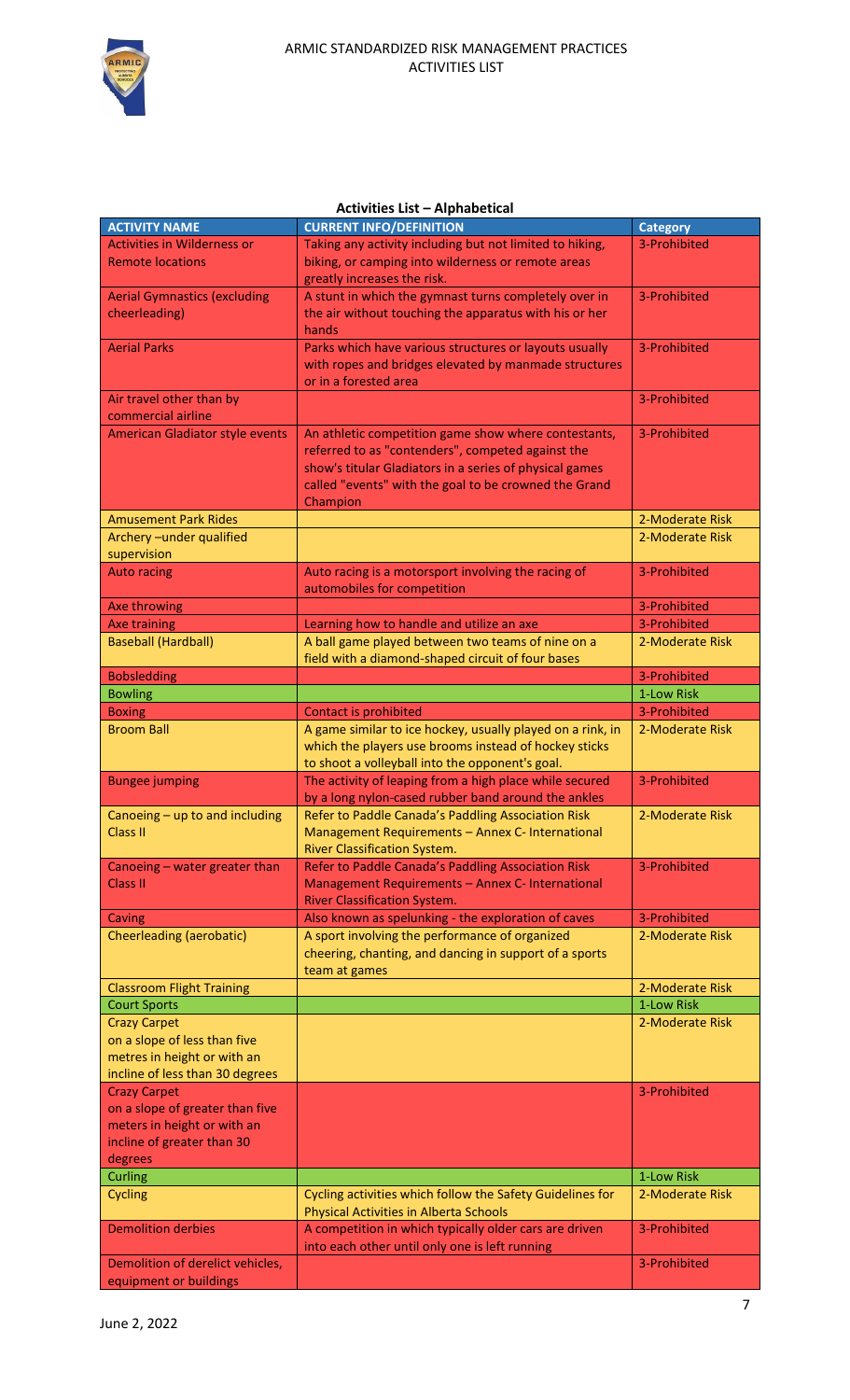

## ARMIC STANDARDIZED RISK MANAGEMENT PRACTICES ACTIVITIES LIST

| <b>Diving</b>                                                                                      |                                                                                                                                                                    | 2-Moderate Risk               |
|----------------------------------------------------------------------------------------------------|--------------------------------------------------------------------------------------------------------------------------------------------------------------------|-------------------------------|
| Diving - High Platform                                                                             | Diving from a platform 5m or above.                                                                                                                                | 3-Prohibited                  |
| Diving into or sliding on foam,<br>mud, ice or snow                                                | Any of these activities irrespective of method used or<br>height of the activity                                                                                   | 3-Prohibited                  |
| <b>Drag Racing</b>                                                                                 | A race between two or more cars over a short distance,<br>usually a quarter of a mile, as a test of acceleration                                                   | 3-Prohibited                  |
| <b>Dunk Tanks</b>                                                                                  | An attraction at a carnival or similar event in which<br>contestants throw balls at a target with the aim of                                                       | 3-Prohibited                  |
|                                                                                                    | triggering a mechanism that causes a seated person to<br>drop into a tank of water                                                                                 |                               |
| <b>Excursions during or</b><br>immediately after extreme                                           |                                                                                                                                                                    | 3-Prohibited                  |
| weather or geological events<br>(earthquakes, floods,                                              |                                                                                                                                                                    |                               |
| hurricanes, etc.)<br><b>Excursions to regions with</b><br>political or civil instability           |                                                                                                                                                                    | 3-Prohibited                  |
| Excursions to war zones -<br>imminent or existing                                                  |                                                                                                                                                                    | 3-Prohibited                  |
| <b>Extreme Sports (recreational</b>                                                                |                                                                                                                                                                    | 3-Prohibited                  |
| activities perceived as involving<br>a high degree of risk. These                                  |                                                                                                                                                                    |                               |
| activities often involve speed,<br>height, a high level of physical                                |                                                                                                                                                                    |                               |
| exertion, and highly specialized<br>gear)                                                          |                                                                                                                                                                    |                               |
| <b>Farming Field Trips</b><br>(including feeding livestock and<br>upkeep of greenhouses)           | As allowed by the Alberta Guide to Education                                                                                                                       | 2-Moderate Risk               |
| Fencing                                                                                            | The sport of fighting with swords, especially foils, épées,<br>or sabres, according to a set of rules, in order to score<br>points against an opponent             | 3-Prohibited                  |
| Firearms courses (no live<br>ammunition)                                                           |                                                                                                                                                                    | 2-Moderate Risk               |
| <b>Fireworks Display</b>                                                                           | Viewing Only - No participation                                                                                                                                    | 1-Low Risk                    |
| <b>Fishing</b>                                                                                     |                                                                                                                                                                    | 1-Low Risk<br>2-Moderate Risk |
| Fishing - Ice Fishing<br>Float Rides (example - a parade                                           | Fishing through holes in the ice on a lake or river                                                                                                                | 3-Prohibited                  |
| float)                                                                                             |                                                                                                                                                                    |                               |
| Football                                                                                           |                                                                                                                                                                    | 2-Moderate Risk               |
| Go-Karting                                                                                         |                                                                                                                                                                    | 3-Prohibited                  |
| Golf                                                                                               |                                                                                                                                                                    | 1-Low Risk                    |
| <b>Gymnasium Program (Safety</b><br><b>Guidelines for Physical Activity</b><br>in Alberta Schools) |                                                                                                                                                                    | 1-Low Risk                    |
| Gymnastics                                                                                         | Exercises developing or displaying physical agility and<br>coordination.                                                                                           | 2-Moderate Risk               |
|                                                                                                    | The modern sport of gymnastics typically involves<br>exercises on uneven bars, balance beam, floor, and<br>vaulting horse (for women), and horizontal and parallel |                               |
|                                                                                                    | bars, rings, floor, and pommel horse (for men).                                                                                                                    |                               |
| <b>Hang Gliding</b>                                                                                | The sport of launching oneself from a cliff or a steep<br>incline and soaring through the air by means of a hang<br>glide                                          | 3-Prohibited                  |
| <b>Hay Rides</b>                                                                                   |                                                                                                                                                                    | 3-Prohibited                  |
| Hiking in hazardous areas                                                                          | Hiking in areas where the inherent risk of injury is higher<br>due to the difficulty of the terrain or exposure to rapidly                                         | 3-Prohibited                  |
|                                                                                                    | changing conditions that increase risks to a level which<br>cannot be adequately managed                                                                           |                               |
| <b>Hiking on Trails</b>                                                                            |                                                                                                                                                                    | 1-Low Risk                    |
| Hockey - Ball Hockey                                                                               | A form of hockey played in a gymnasium or arena, or on                                                                                                             | 2-Moderate Risk               |
|                                                                                                    | any outdoor surface without ice, using a hard plastic ball<br>in place of a puck                                                                                   |                               |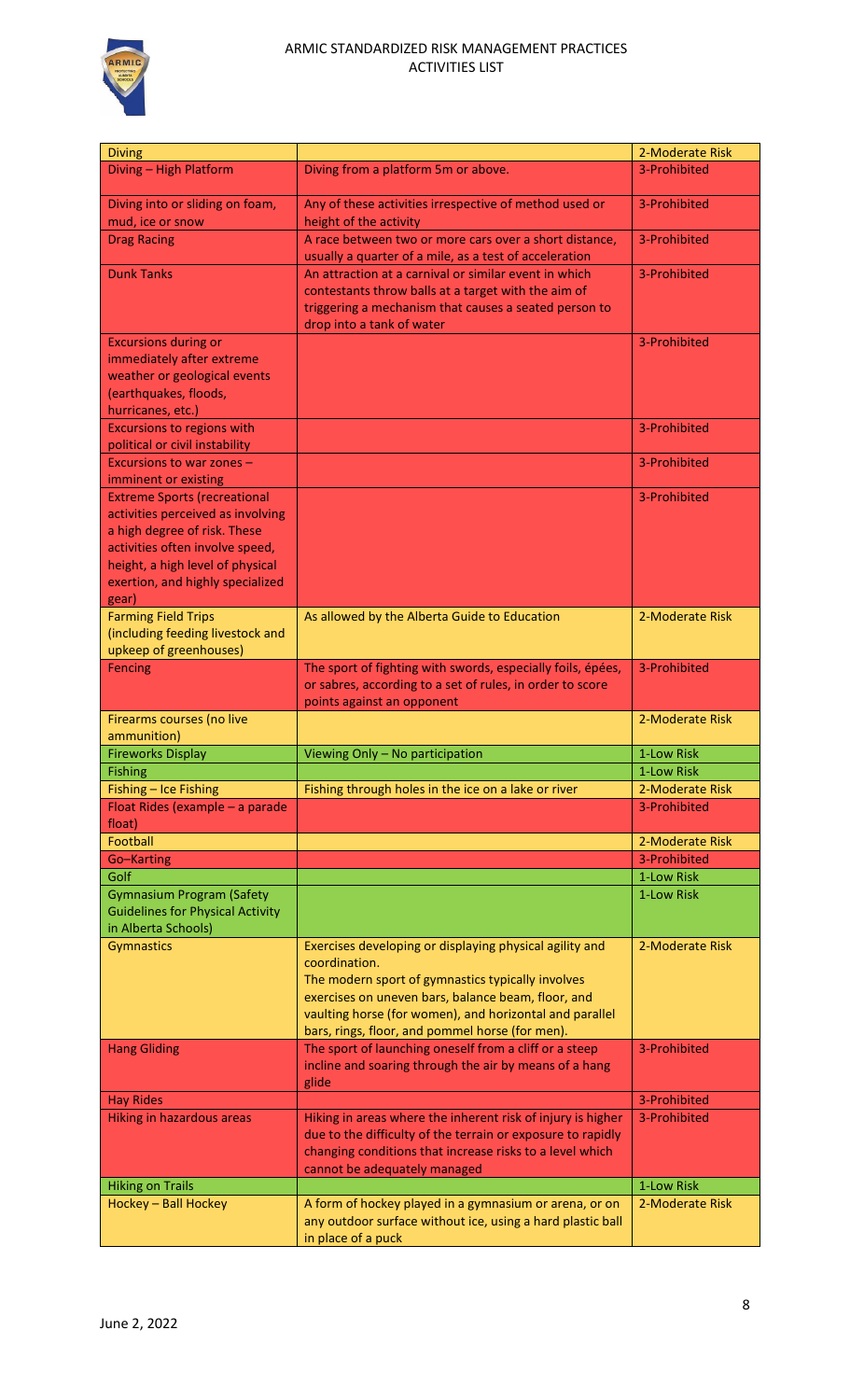

| Hockey - Field Hockey                                                                                    | A game played between two teams of eleven players<br>who use hooked sticks to drive a small hard ball toward<br>goals at opposite ends of a field.                             | 2-Moderate Risk |
|----------------------------------------------------------------------------------------------------------|--------------------------------------------------------------------------------------------------------------------------------------------------------------------------------|-----------------|
| Hockey - Floor Hockey                                                                                    | Floor hockey is an off-ice sport played by two teams<br>whose main objective is to hit a puck or ball into the<br>opponent's goal using a plastic stick.                       | 2-Moderate Risk |
| Hockey - Ice Hockey                                                                                      | A fast contact sport played on an ice rink between two<br>teams of six skaters, who attempt to drive the puck into<br>the opposing goal with hooked or angled sticks           | 2-Moderate Risk |
| <b>Horse jumping</b>                                                                                     |                                                                                                                                                                                | 3-Prohibited    |
| <b>Horseback Riding</b>                                                                                  | The sport or activity of riding horses                                                                                                                                         | 2-Moderate Risk |
| Hot air balloon rides (tethered                                                                          |                                                                                                                                                                                | 3-Prohibited    |
| and untethered)                                                                                          |                                                                                                                                                                                |                 |
| <b>Hunter training</b>                                                                                   | Capturing of wildlife using traps, crossbows. (Firearms<br>are prohibited)                                                                                                     | 2-Moderate Risk |
| Ice climbing                                                                                             |                                                                                                                                                                                | 3-Prohibited    |
| In flight air school hours (i.e.<br>flying solo)                                                         |                                                                                                                                                                                | 3-Prohibited    |
| <b>Inflatable Activities (Including</b><br><b>Bouncy Castles Sumo Suits and</b><br><b>Hamster Balls)</b> |                                                                                                                                                                                | 3-Prohibited    |
| Kayaking - In moving water<br>greater than Class II                                                      | Refer to Paddle Canada's Paddling Association Risk<br>Management Requirements - Annex C- International<br><b>River Classification System.</b>                                  | 3-Prohibited    |
| Kayaking - Up to and including<br>Class II                                                               | Refer to Paddle Canada's Paddling Association Risk<br>Management Requirements - Annex C- International<br>River Classification System.                                         | 2-Moderate Risk |
| <b>Kick Boxing</b>                                                                                       | Contact is prohibited                                                                                                                                                          | 3-Prohibited    |
| Lacrosse (Field, Box)                                                                                    | A team game, originally played by North American                                                                                                                               | 2-Moderate Risk |
|                                                                                                          | Indigenous people, in which the ball is thrown, caught,<br>and carried with a long-handled stick having a curved L-<br>shaped or triangular frame at one end with a piece of   |                 |
|                                                                                                          | shallow netting in the angle.                                                                                                                                                  |                 |
|                                                                                                          |                                                                                                                                                                                |                 |
| <b>Laser Tag</b>                                                                                         |                                                                                                                                                                                | 3-Prohibited    |
| <b>Low Risk Activities</b>                                                                               | Activities that carry a low risk of physical Injury                                                                                                                            | 1-Low Risk      |
| Martial Arts - with full contact                                                                         | <b>Contact is prohibited</b>                                                                                                                                                   | 3-Prohibited    |
| <b>Martial Arts Training</b>                                                                             | Various sports or skills, mainly of Japanese origin, that<br>originated as forms of self-defence or attack, such as<br>judo, karate, and kendo (refer to Safety Guidelines for | 2-Moderate Risk |
|                                                                                                          | <b>Physical Activity in Alberta Schools)</b>                                                                                                                                   |                 |
| <b>Mechanical bull riding or</b><br>simulated mechanical rodeo<br>events                                 |                                                                                                                                                                                | 3-Prohibited    |
| Moto-cross (motorized or BMX<br>bicycle)                                                                 |                                                                                                                                                                                | 3-Prohibited    |
| Motorcycling of any nature                                                                               |                                                                                                                                                                                | 3-Prohibited    |
| <b>Mountain Biking - Back Country</b>                                                                    | Biking in remote areas with no access to communication<br>and health care.                                                                                                     | 3-Prohibited    |
| <b>Mountain Biking (Cross</b><br>Country)                                                                | Cross-country courses and trails consist of a mix of<br>rough forest paths and single track (also referred to as<br>double track depending on width), smooth fire roads,       | 2-Moderate Risk |
|                                                                                                          | and even paved paths connecting other trails                                                                                                                                   |                 |
| <b>Mountain Biking (Trail, Enduro</b>                                                                    | Trail Mountain Biking is more aggressive type of cross-                                                                                                                        | 3-Prohibited    |
| and All-mountain Riding,                                                                                 | country riding. It generally means riding less fire roads                                                                                                                      |                 |
| <b>Freeride and Downhill)</b>                                                                            | and easy tracks and replacing them with more technical<br>single tracks both up and down.                                                                                      |                 |
|                                                                                                          |                                                                                                                                                                                |                 |
|                                                                                                          | Enduro and all-mountain riding is faster, steeper and<br>more aggressive, involving bigger drops and jumps.<br>Unexpected terrain hazards are involved.                        |                 |
|                                                                                                          |                                                                                                                                                                                |                 |
|                                                                                                          | Freeride and Downhill: This level of mountain biking is                                                                                                                        |                 |
|                                                                                                          | designed for the advanced and extreme riders involving                                                                                                                         |                 |
|                                                                                                          | high speed, technical sections and massive drops.                                                                                                                              |                 |
| Mountaineering                                                                                           | Generally held in mountain biking parks.                                                                                                                                       | 3-Prohibited    |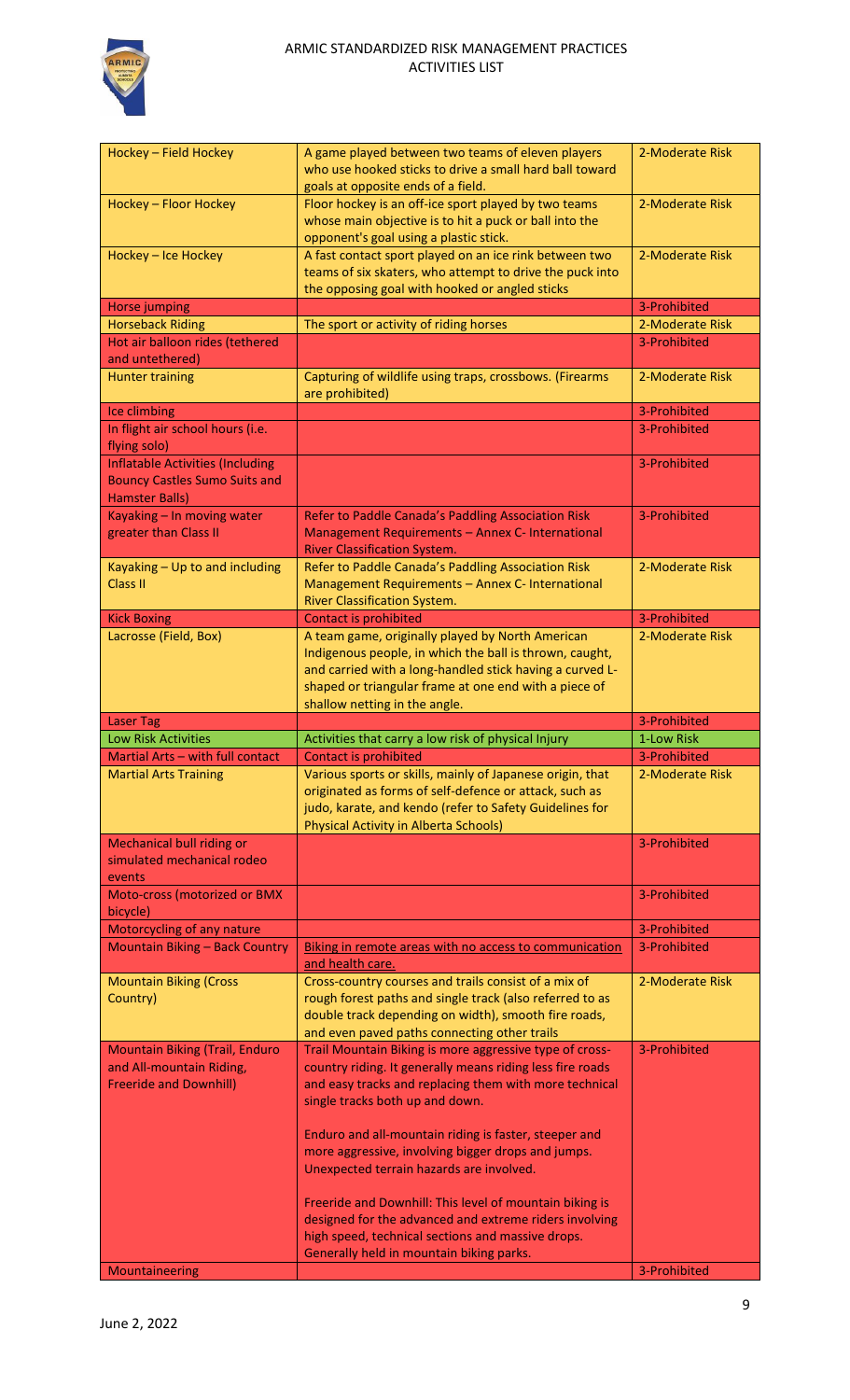

| Moving water programs in<br>waters greater than Class II      | Refer to Paddle Canada's Paddling Association Risk<br>Management Requirements (Annex C- International<br>River Classification System).                                                                                         | 3-Prohibited    |
|---------------------------------------------------------------|--------------------------------------------------------------------------------------------------------------------------------------------------------------------------------------------------------------------------------|-----------------|
| Off road/All-Terrain vehicles                                 |                                                                                                                                                                                                                                | 3-Prohibited    |
| <b>Orbing/Zorbing (human</b>                                  | An extreme sport in which a person is strapped inside a                                                                                                                                                                        | 3-Prohibited    |
| hamster ball)                                                 | very large plastic ball and rolled down a hillside                                                                                                                                                                             |                 |
| Orienteering                                                  | A competitive sport in which participants find their way<br>to various checkpoints across rough country with the aid<br>of a map and compass, the winner being the one with<br>the lowest elapsed time.                        | 2-Moderate Risk |
| <b>Paintball</b>                                              |                                                                                                                                                                                                                                | 3-Prohibited    |
| Parasailing and paragliding                                   |                                                                                                                                                                                                                                | 3-Prohibited    |
| Parkour                                                       | The activity or sport of moving rapidly through an area,<br>typically in an urban environment, negotiating obstacles<br>by running, jumping and climbing.                                                                      | 3-Prohibited    |
| Performances<br>involving/including open flames               | Open flame devices are defined as candles, torches,<br>butane burners or any other flame producing device                                                                                                                      | 3-Prohibited    |
| <b>Personal watercraft</b><br>("Seadoos")                     |                                                                                                                                                                                                                                | 3-Prohibited    |
| <b>Pole Vault (Track and Field)</b>                           |                                                                                                                                                                                                                                | 3-Prohibited    |
| Pyrotechnics                                                  | Pyrotechnics is the science and craft of using self-                                                                                                                                                                           | 3-Prohibited    |
|                                                               | contained and self-sustained exothermic chemical                                                                                                                                                                               |                 |
|                                                               | reactions to make heat, light, gas, smoke and/or sound                                                                                                                                                                         |                 |
| <b>Racing of watercraft</b>                                   | Competition using water vessels or waterborne vessels.<br>Watercraft are vehicles used in water, including boats,<br>ships, hovercraft and jetskis.                                                                            | 3-Prohibited    |
|                                                               | Watercraft usually have a propulsive capability (whether<br>by sail, oar, paddle or engine) and hence are distinct<br>from a simple device that merely floats, such as a log                                                   |                 |
|                                                               | raft.                                                                                                                                                                                                                          |                 |
| <b>Rifle Ranges or other activities</b><br>involving firearms | A place for practicing shooting with rifles and/or<br>firearms                                                                                                                                                                 | 3-Prohibited    |
|                                                               |                                                                                                                                                                                                                                |                 |
|                                                               |                                                                                                                                                                                                                                |                 |
| <b>Ringette (Ice)</b>                                         | A game resembling ice hockey, played with a straight<br>stick and a rubber ring, and in which no intentional body<br>contact is allowed.                                                                                       | 2-Moderate Risk |
| Rock climbing (wall climbing is<br>permitted)                 | The sport or activity of climbing rock faces, especially<br>with the aid of ropes and special equipment.                                                                                                                       | 3-Prohibited    |
| Rocketry                                                      | Use of model rockets designed to reach low altitudes<br>and be recovered by a variety of means.                                                                                                                                | 3-Prohibited    |
| <b>Rocketry - Bottle Rockets</b>                              | A firework typically consisting of a cylindrical case that is<br>partly filled with combustible material and fastened to a<br>guiding stick which may be placed in a bottle to control<br>the direction of the rocket's launch | 2-Moderate Risk |
| Rodeo event participation                                     | American style professional rodeos generally comprise<br>the following events: tie-down roping, team roping,<br>steer wrestling, saddle bronc riding, bareback bronc                                                           | 3-Prohibited    |
| <b>Roller blading</b>                                         | riding, bull riding and barrel racing.<br>A boot with a single row of small wheels on the bottom<br>that you wear in order to travel along quickly for<br>enjoyment                                                            | 2-Moderate Risk |
| <b>Ropes Courses (low)</b>                                    | a series of cables, ropes, and obstacles strung between<br>trees or poles, 12 to 18 inches above the ground                                                                                                                    | 2-Moderate Risk |
| <b>Rugby</b>                                                  |                                                                                                                                                                                                                                | 2-Moderate Risk |
| <b>Sailing</b>                                                |                                                                                                                                                                                                                                | 2-Moderate Risk |
| Scuba diving - Open Water                                     | Open water - any natural body of water, rivers, lakes,<br>and oceans                                                                                                                                                           | 3-Prohibited    |
| Scuba diving in a swimming<br>pool (Minimum standards)        |                                                                                                                                                                                                                                | 2-Moderate Risk |
| Self Defence (no weapons)                                     | The defence of one's person or interests, especially<br>through the use of physical force, which is permitted in<br>certain cases as an answer to a charge of violent crime                                                    | 2-Moderate Risk |
| Skateboarding/Skateboarding<br>parks                          |                                                                                                                                                                                                                                | 2-Moderate Risk |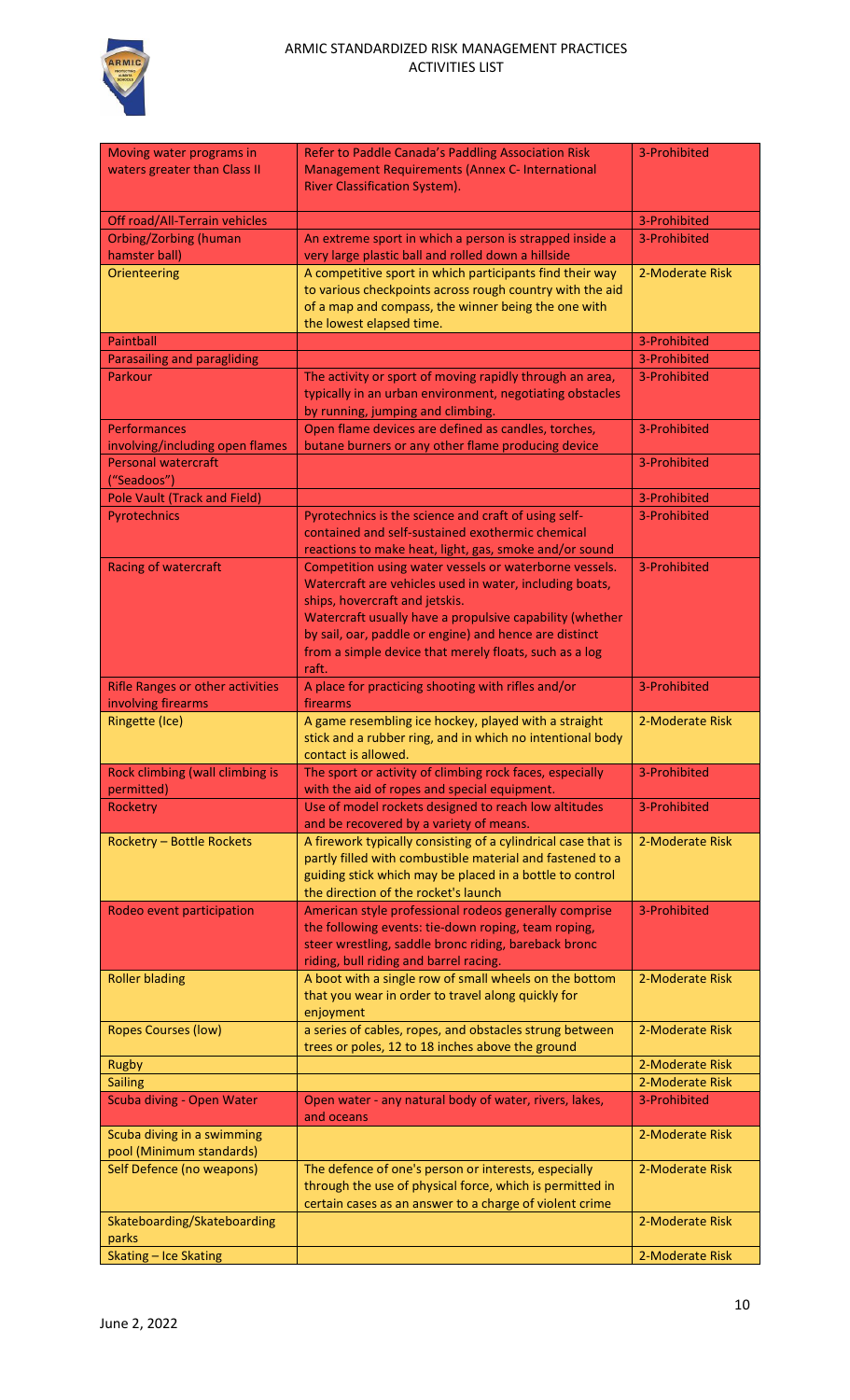

| Skating - Ice Skating - Outdoor                                | Skating on ice surfaces where there is a risk of         | 2-Moderate Risk |
|----------------------------------------------------------------|----------------------------------------------------------|-----------------|
|                                                                | penetrating the ice.                                     |                 |
| <b>Ski Jumping</b>                                             | Descending from a specially designed ramp on skis.       | 3-Prohibited    |
| <b>Skiing - Cross Country (Back</b>                            | Backcountry refers to remote, undeveloped rural areas    | 3-Prohibited    |
| Country)                                                       | or sparsely inhabited rural areas; wilderness            |                 |
| <b>Skiing - Cross Country</b>                                  | Backcountry refers to remote, undeveloped rural areas    | 1-Low Risk      |
| (excluding Back Country)                                       | or sparsely inhabited rural areas; wilderness            |                 |
|                                                                |                                                          |                 |
| <b>Skiing - Downhill</b>                                       |                                                          | 2-Moderate Risk |
| <b>Skydiving</b>                                               | A sport in which a person jumps from an aircraft and     | 3-Prohibited    |
|                                                                | falls for as long as possible before opening a parachute |                 |
| Sledding                                                       |                                                          | 2-Moderate Risk |
| on a slope of less than five                                   |                                                          |                 |
| metres in height or with an                                    |                                                          |                 |
| incline of less than 30 degrees                                |                                                          |                 |
| <b>Sledding</b>                                                |                                                          | 3-Prohibited    |
|                                                                |                                                          |                 |
| sledding on a slope of greater                                 |                                                          |                 |
| than five meters in height or                                  |                                                          |                 |
| with an incline of greater than                                |                                                          |                 |
| 30 degrees                                                     |                                                          |                 |
| <b>Sleigh Rides</b>                                            |                                                          | 3-Prohibited    |
| Slingshot                                                      | Following the guidelines for Archery in Spheres and the  | 2-Moderate Risk |
|                                                                | Safety Guidelines for Activity in Alberta Schools        |                 |
| <b>Slip and Slide Devices</b>                                  |                                                          | 3-Prohibited    |
|                                                                |                                                          |                 |
| Snorkeling - Open water                                        | Open water - any natural body of water, rivers, lakes,   | 3-Prohibited    |
|                                                                | and oceans                                               |                 |
| Snowboarding                                                   |                                                          | 2-Moderate Risk |
| Snowmobiling                                                   | A sport in which a person operates motorized vehicle     | 3-Prohibited    |
|                                                                | designed for winter travel and recreation on snow.       |                 |
| Softball                                                       | A sport similar to baseball played on a small diamond    | 2-Moderate Risk |
|                                                                | with a ball that is larger than a baseball and that is   |                 |
|                                                                | pitched underhand                                        |                 |
|                                                                |                                                          |                 |
| <b>Sports Field Programs (Safety</b>                           |                                                          | 1-Low Risk      |
| <b>Guidelines for Physical Activity</b>                        |                                                          |                 |
|                                                                |                                                          |                 |
| in Alberta Schools)                                            |                                                          |                 |
| <b>Stuntnastics</b>                                            | It combines dance, stunts, gymnastics, and music along   | 3-Prohibited    |
|                                                                |                                                          |                 |
|                                                                | with your imagination. It is a floor routine by putting  |                 |
|                                                                | together various creative and physical components,       |                 |
|                                                                | such as pyramid building or other formations.            |                 |
| Swimming - in pool or                                          | <b>Supervision required</b>                              | 2-Moderate Risk |
| controlled swimming area                                       |                                                          |                 |
| Swimming - Open Water                                          | Swimming in ocean, large lakes or moving water           | 3-Prohibited    |
| <b>Swimming (Synchronized)</b>                                 | A sport in which members of a team of swimmers           | 2-Moderate Risk |
|                                                                | perform coordinated or identical movements in time to    |                 |
|                                                                | music.                                                   |                 |
| Team Handball or "European                                     | A game played between two teams of seven players         | 2-Moderate Risk |
| Handball"                                                      |                                                          |                 |
|                                                                | each, the object being to throw the ball into a          |                 |
|                                                                | hockeylike goal at either end of the rectangular court.  |                 |
|                                                                | The ball is moved by dribbling and passing with the      |                 |
|                                                                | hands                                                    |                 |
| Tobogganing                                                    |                                                          | 2-Moderate Risk |
| on a slope of less than five                                   |                                                          |                 |
| metres in height or with an                                    |                                                          |                 |
| incline of less than 30 degrees                                |                                                          |                 |
| Tobogganing                                                    |                                                          | 3-Prohibited    |
| on a slope of greater than five                                |                                                          |                 |
| meters in height or with an                                    |                                                          |                 |
|                                                                |                                                          |                 |
| incline of greater than 30                                     |                                                          |                 |
| degrees                                                        |                                                          |                 |
| Track and Field- in field events:                              |                                                          | 2-Moderate Risk |
| Include discus, javelin, shot put,                             |                                                          |                 |
| and high jump                                                  |                                                          |                 |
| <b>Trampoline</b>                                              | The sport of jumping and tumbling on a trampoline        | 3-Prohibited    |
| <b>Tubing</b>                                                  |                                                          | 2-Moderate Risk |
| on a slope of less than five                                   |                                                          |                 |
| metres in height or with an<br>incline of less than 30 degrees |                                                          |                 |